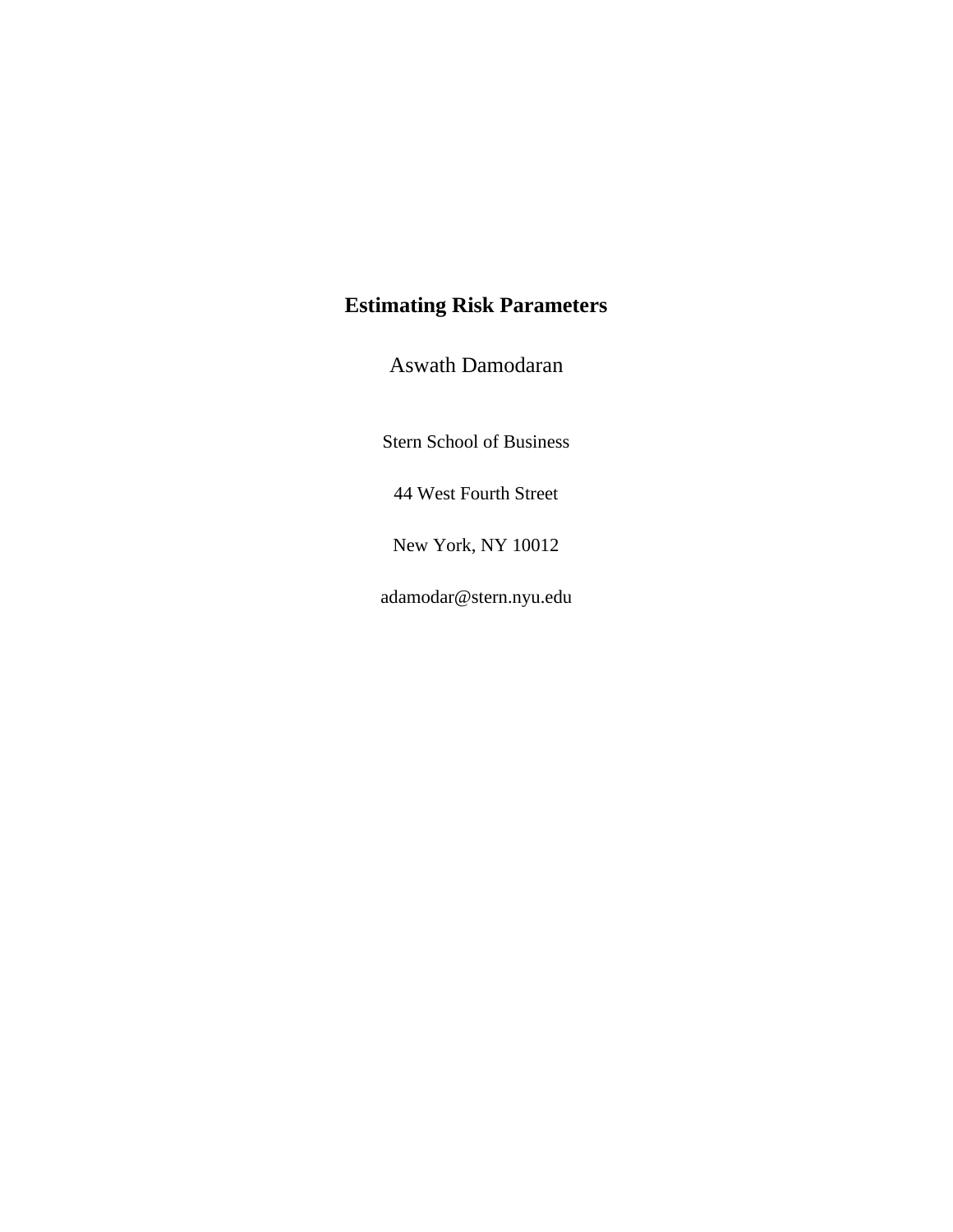# **Estimating Risk Parameters**

Over the last three decades, the capital asset pricing model has occupied a central and often controversial place in most corporate finance analysts' tool chests. The model requires three inputs to compute expected returns – a riskfree rate, a beta for an asset and an expected risk premium for the market portfolio (over and above the riskfree rate). Betas are estimated, by most practitioners, by regressing returns on an asset against a stock index, with the slope of the regression being the beta of the asset. In this paper, we attempt to show the flaws in regression betas, especially for companies in emerging markets. We argue for an alternate approach that allows us to estimate a beta that reflect the current business mix and financial leverage of a firm.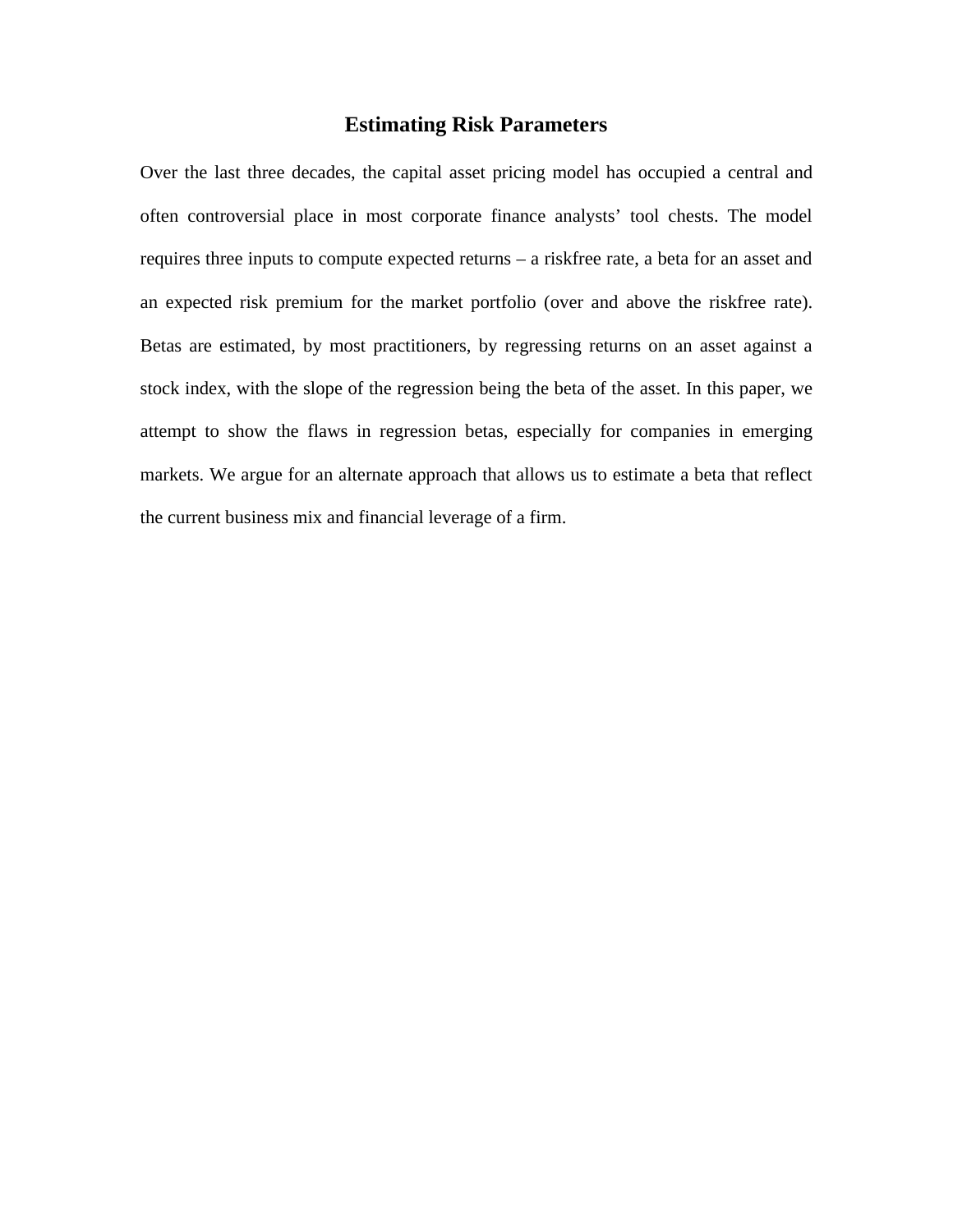## **Risk Parameter Estimation**

Most assets that we choose to invest in, financial as well as real, have some exposure to risk. Financial theory and common sense tell us that investments that are riskier need to make higher returns to compensate for risk. Models of risk and return in finance take the view that the risk in an investment should be the risk perceived by a well diversified investor, and that the expected return should be a function of this risk measure. Differences exist, however, between different models in how to measure this market risk. At one end, the capital asset pricing model measures the market risk with a beta measured relative to a market portfolio, and at the other are multi-factor models that measure market risk using multiple betas estimated relative to different factors.

# *Risk and Return Models*

While there are several accepted risk and return models in finance, they all share some common views about risk. First, they all define risk in terms of variance in actual returns around an expected return; thus, an investment is riskless when actual returns are always equal to the expected return. Second, they all argue that risk has to be measured from the perspective of the marginal investor in an asset, and that this marginal investor is well diversified. Therefore, the argument goes, it is only the risk that an investment adds on to a diversified portfolio that should be measured and compensated.

In fact, it is this view of risk that leads risk models to break the risk in any investment into two components. There is a firm-specific component that measures risk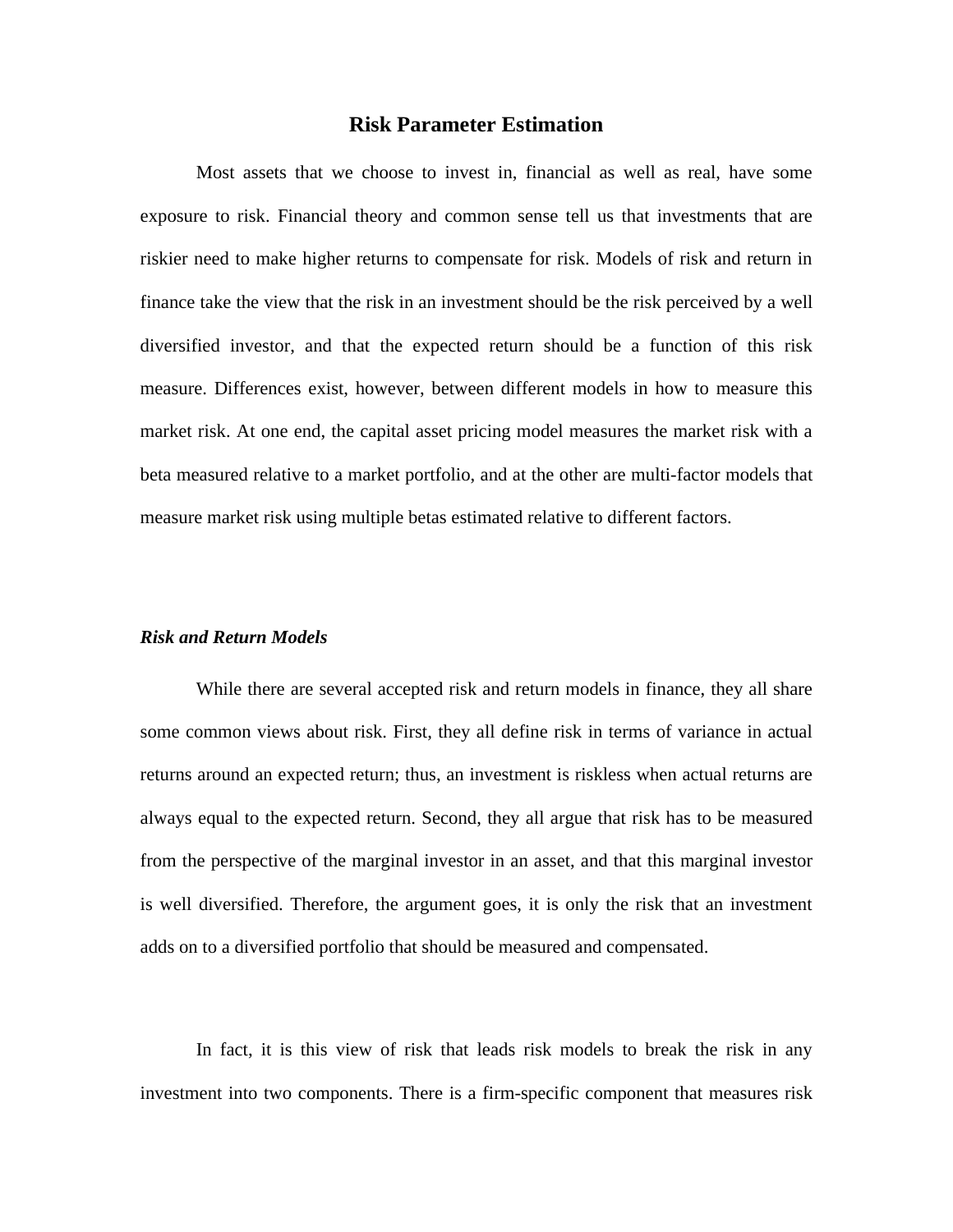that relates only to that investment or to a few investments like it, and a market component that contains risk that affects a large subset or all investments. It is the latter risk that is not diversifiable and should be rewarded.

While all risk and return models agree on this fairly crucial distinction, they part ways when it comes to how measure this market risk. The capital asset pricing model, with assumptions about no transactions cost or private information, concludes that the marginal investor hold a portfolio that includes every traded asset in the market, and that the risk of any investment is the risk added on to this "market portfolio". The expected return from the model is

Expected Return = Riskfree Rate +  $_{\text{IM}}$  (Risk Premium on Market Portfolio)

The arbitrage pricing model, which is built on the assumption that assets should be priced to prevent arbitrage, conludes that there can be multiple sources of market risk, and that the betas relative to each of these sources measures the expected return. Thus, the expected return is:

Expected Return = Riskfree Rate + 
$$
\int_{j=1}^{j=k} (Risk Premium_j)
$$

where  $j = Beta of investment relative to factor j$ 

 $Risk$  Premium $_{j}$  = Risk Premium for factor  $j$ 

Multi-factor models, which specify macro economic variables as these factors take the same form.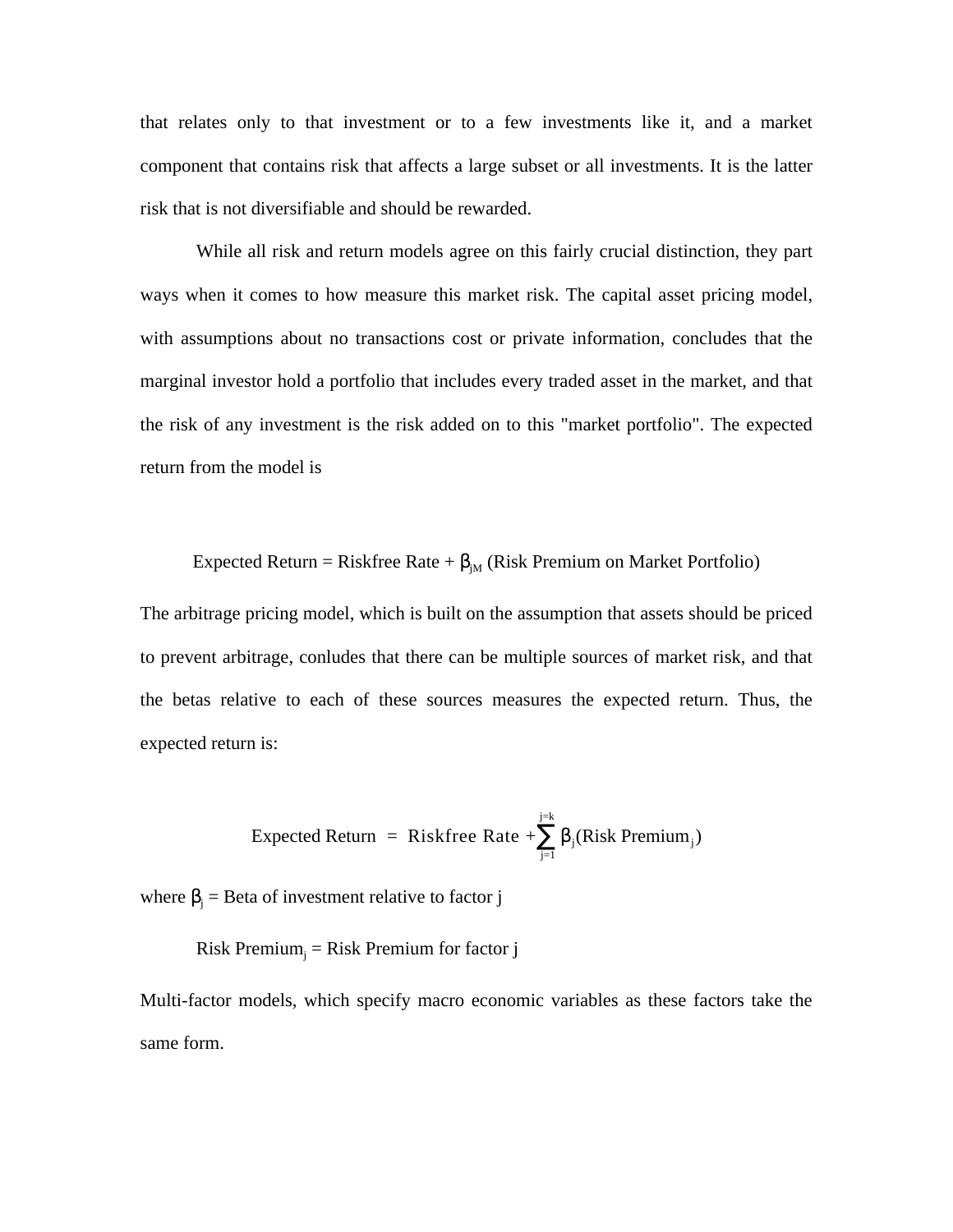Assuming that the riskfree rate is known, these models all require two inputs. The first is the beta or betas of the investment being analyzed, and the second is the appropriate risk premium for the factor or factors in the model. While we examine the issue of risk premium estimation<sup>1</sup> in a companion piece, we will concentrate on the measurement of the risk premium in this paper.

### *What we would like to measure in the beta*

The beta or betas that measure risk in models of risk in finance have two basic characteristics that we need to keep in mind during estimation. The first is that they measure the risk added on to a diversified portfolio, rather than total risk. Thus, it is entirely possible for an investment to be high risk, in terms of individual risk, but to be low risk, in terms of market risk. The second characteristic that all betas share is that they measure the relative risk of an asset, and thus are standardized around one. The marketcapitalization weighted average beta across all investments, in the capital asset pricing model, should be equal to one. In any multi-factor model, each beta should have the same property.

Keeping in mind these characteristics, we would like the beta we estimate for an asset to measure the risk added on by that asset to a diversified portfolio. This, of course, raises interesting follow-up questions. When we talk about diversified portfolios, are we referring to a portfolio diversified into just equity or should we include other asset classes? Should we look at diversifying only domestically or should we look globally? In

<sup>&</sup>lt;sup>1</sup> "Estimating Risk Premiums", Aswath Damodaran, Stern School of Business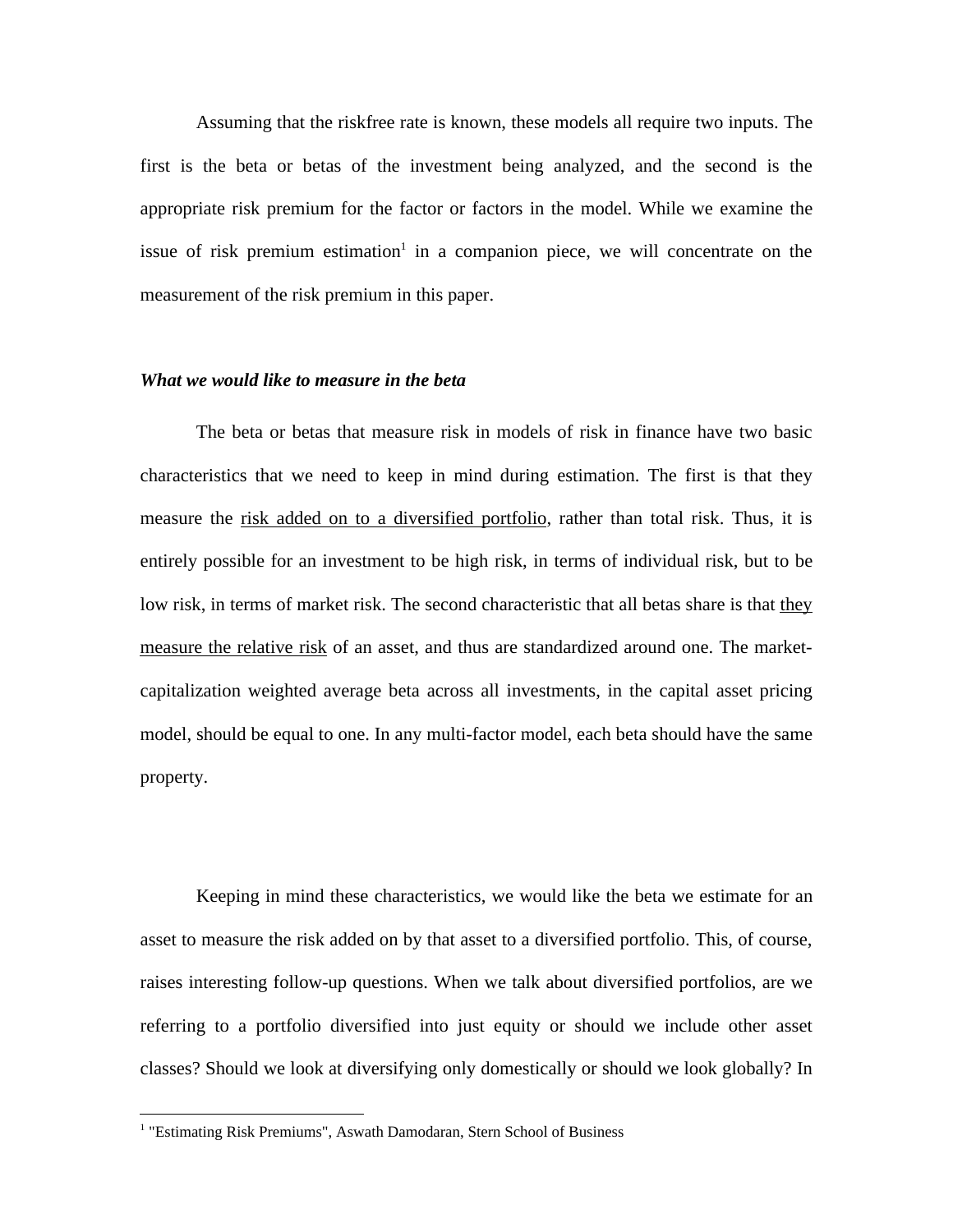the CAPM, for instance, with no transactions costs, the diversified portfolio includes all asset classes and is globally diversified. If there are transactions costs and barriers to global investment, the market portfolio may not include all asset classes or be as globally diversified. We would suggest an alternate route to answering these questions. In coming up with a diversified portfolio, we should take the perspective of the marginal investor in the market. The extent to which that marginal investor is diversified should determine the composition of our diversified portfolio.

#### *What we do in practice…*

The textbook description of beta estimation is simple. The beta for an asset can be estimated by regressing the returns on any asset against returns on an index representing the market portfolio, over a reasonable time period.



where the returns on the asset represent the Y variable, and the returns on the market index represent the X variable. Note that the regression equation that we obtain is as follows: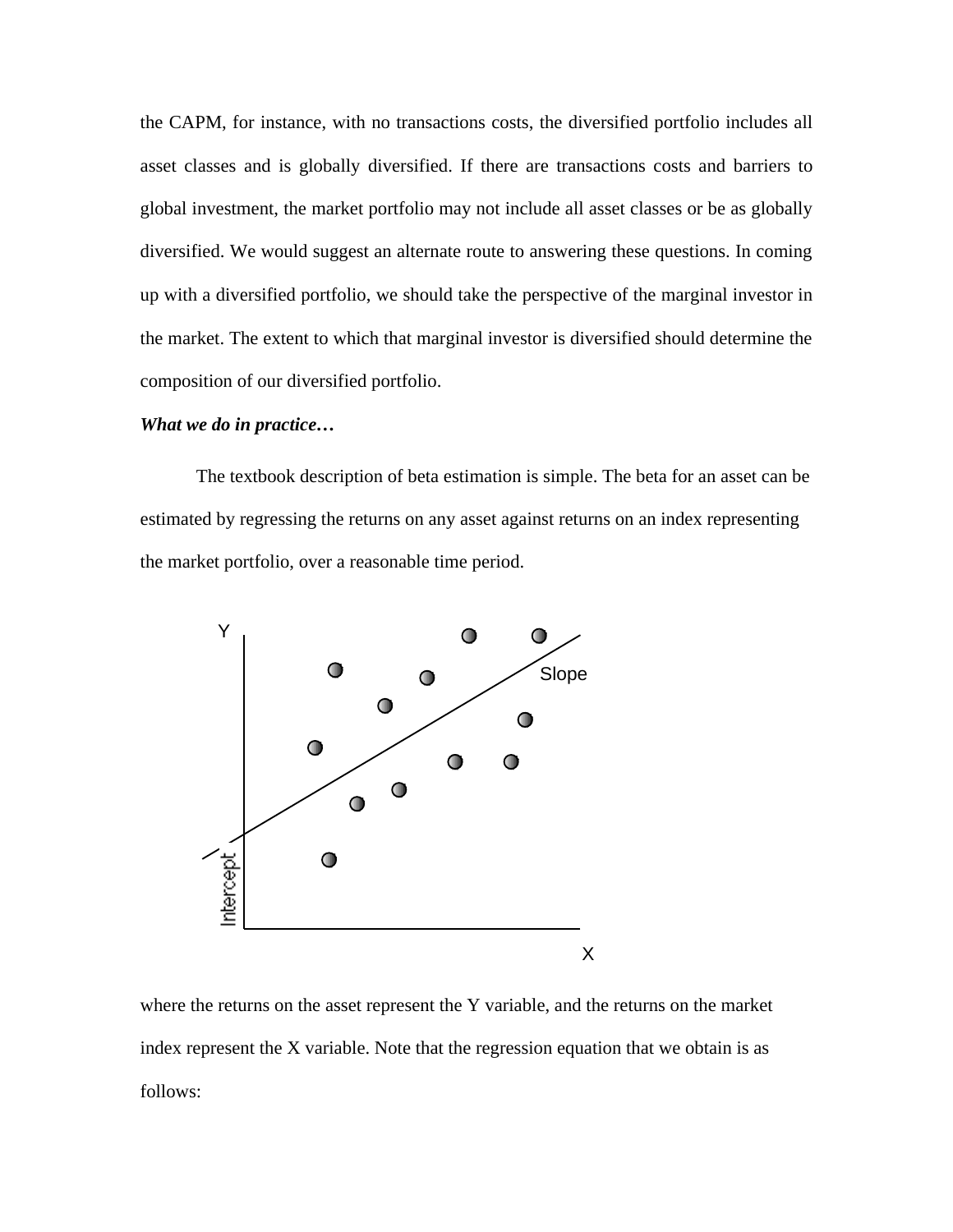$$
R_j = a + b R_M
$$

Where  $R_j$  is the return on investment j, and  $R_M$  is the return on the market index. The slope of the regression 'b" is the beta, because it measures the risk added on by that investment to the index used to capture the market portfolio. In addition, it also fulfils the requirement that it be standardized, since the weighted average of the slope coefficients estimated for all of the securities in the index will be one.

In practice, however, there are a number of measurement issues that can color the beta estimate.

1. Choice of a Market Index: In practice, there are no indices that measure or even come close to the market portfolio. Instead, we have equity market indices and fixed income market indices, that measure the returns on subsets of securities in each market. In addition, even these indices are not comprehensive and include only a subset of the securities in each market. Thus, the S&P 500, which is the most widely used index for beta estimation for US companies, includes only 500 of the thousands of equities that are traded in the US market. In many emerging markets, the indices used tend to be even narrower and include only a few dozen large companies. These choices more complex when we consider the possibility of using global equity indices, such as the Morgan Stanley Capital Index, which is a market-weighted composite index that includes most major equity markets. Can the choice of a market index make a difference? The following table, for instance, summarizes betas estimated for Disney, using monthly data from January 1, 1993 to December 31, 1997, using a number of different indices: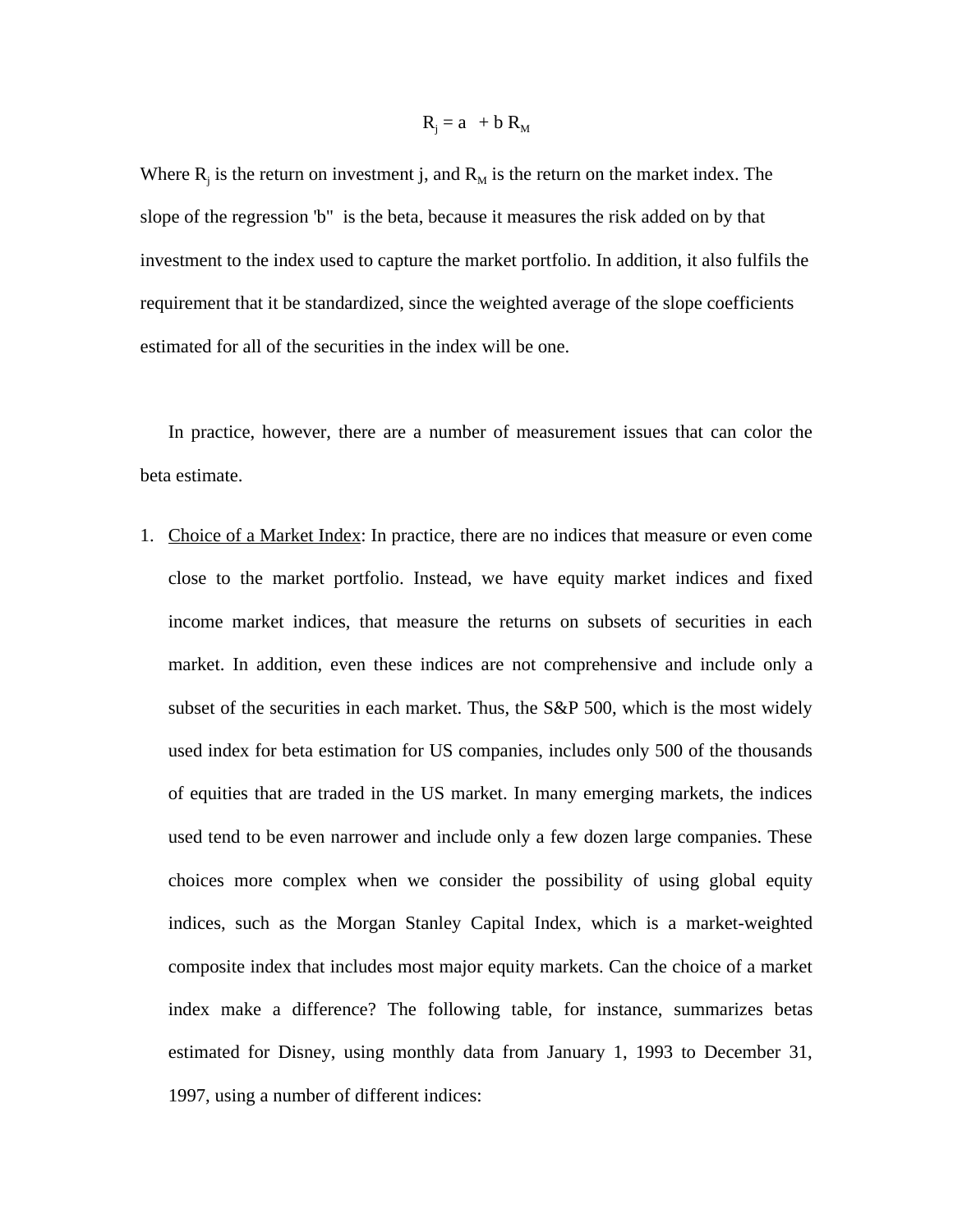| <b>Index Used</b>     | <b>Beta Calculated</b> |
|-----------------------|------------------------|
| Dow $30$              | 0.99                   |
| S&P 500               | 1.13                   |
| <b>NYSE</b> Composite | 1.14                   |
| Wilshire 5000         | 1.05                   |
| MS Capital Index      | 1.06                   |

Note that none of these indices include other asset classes, such as fixed income or real assets. This is because indices that include these asset classes are generally not reported on a weekly or a monthly basis.

In terms of making a judgment as to which of these indices gives us the best beta estimate, we would suggest passing it through the "market portfolio" test. In other words, indices that include more securities should provide better estimates than indices that include less, and indices that are market-weighted should yield better estimates that indices that are not. Finally, the index should reflect the extent to which the marginal investor in that market is diversified. Thus, the rationale for the use of the S&P 500 becomes clearer. It includes fewer stocks than the NYSE composite or the Wilshire 5000, but it has an advantage over those indices because it is market weighted, and it includes the 500 largest firms.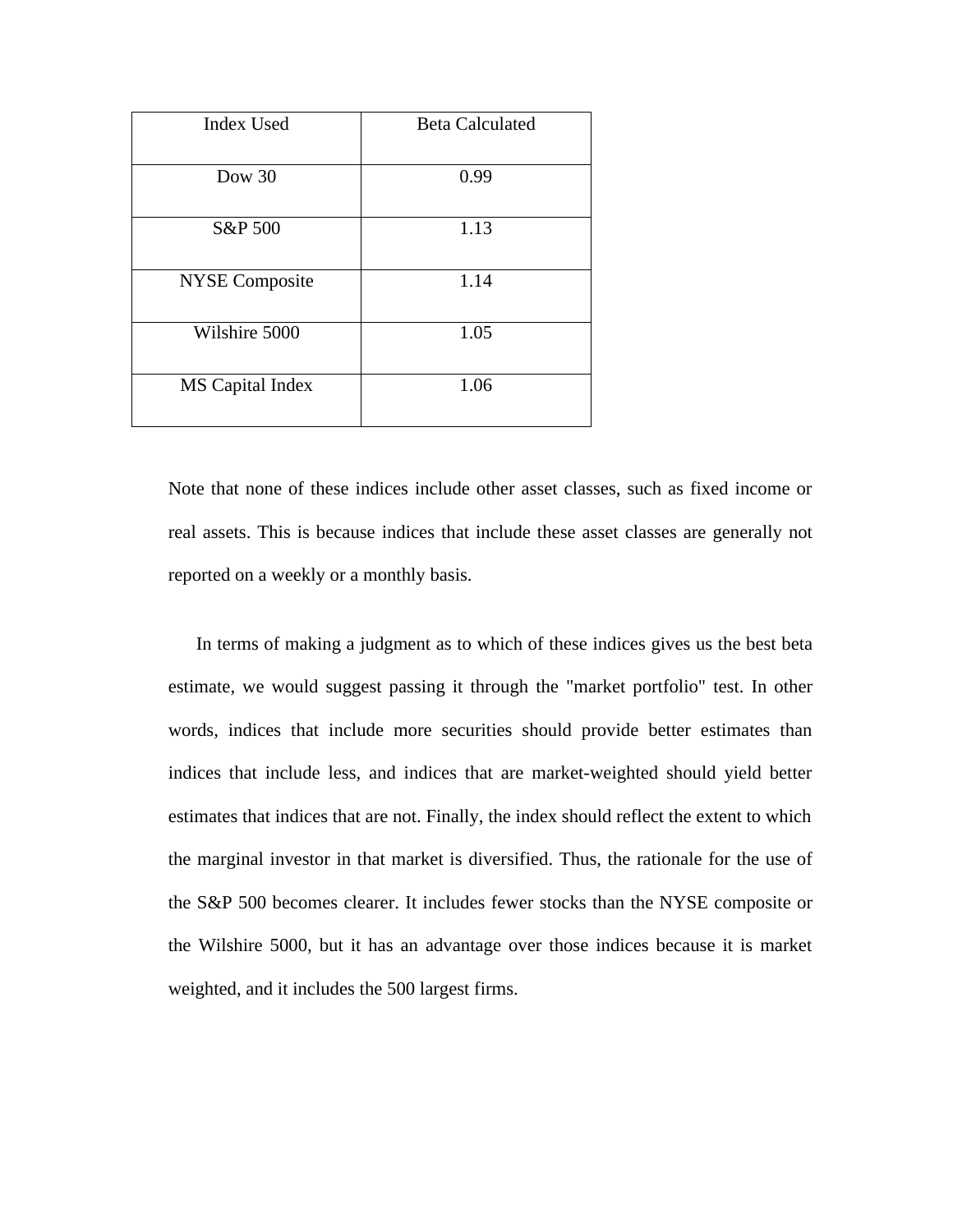2. Choice of a Time Period: Risk and return models are silent on how long a time period one needs to use to estimate betas. Services use periods ranging from two years to five years for beta estimates, with varying results. In fact, using Disney as an example again, we estimated betas for periods ranging from 3 years to 10 years:

| Time Period Used | <b>Beta Estimated</b> |
|------------------|-----------------------|
|                  |                       |
| 3 years          | 1.04                  |
| 5 years          | 1.13                  |
| 7 years          | 1.09                  |
| 10 years         | 1.18                  |

In choosing a time period for beta estimation, it is worth noting the trade off involved. By going back further in time, we get the advantage of having more observations in the regression, but this could be offset by the fact that the firm itself might have changed its characteristics, in terms of business mix and leverage, over that period. Our objective is not to estimate the best beta we can over the last period but to obtain the best beta we can for the future.

At the most general level, we should be able to go back further in time for firms which have remained fairly stable in terms of business mix and leverage. We should use shorter estimation periods for firms that have restructured, acquired or divested business, or changed their financial leverage over the last few years.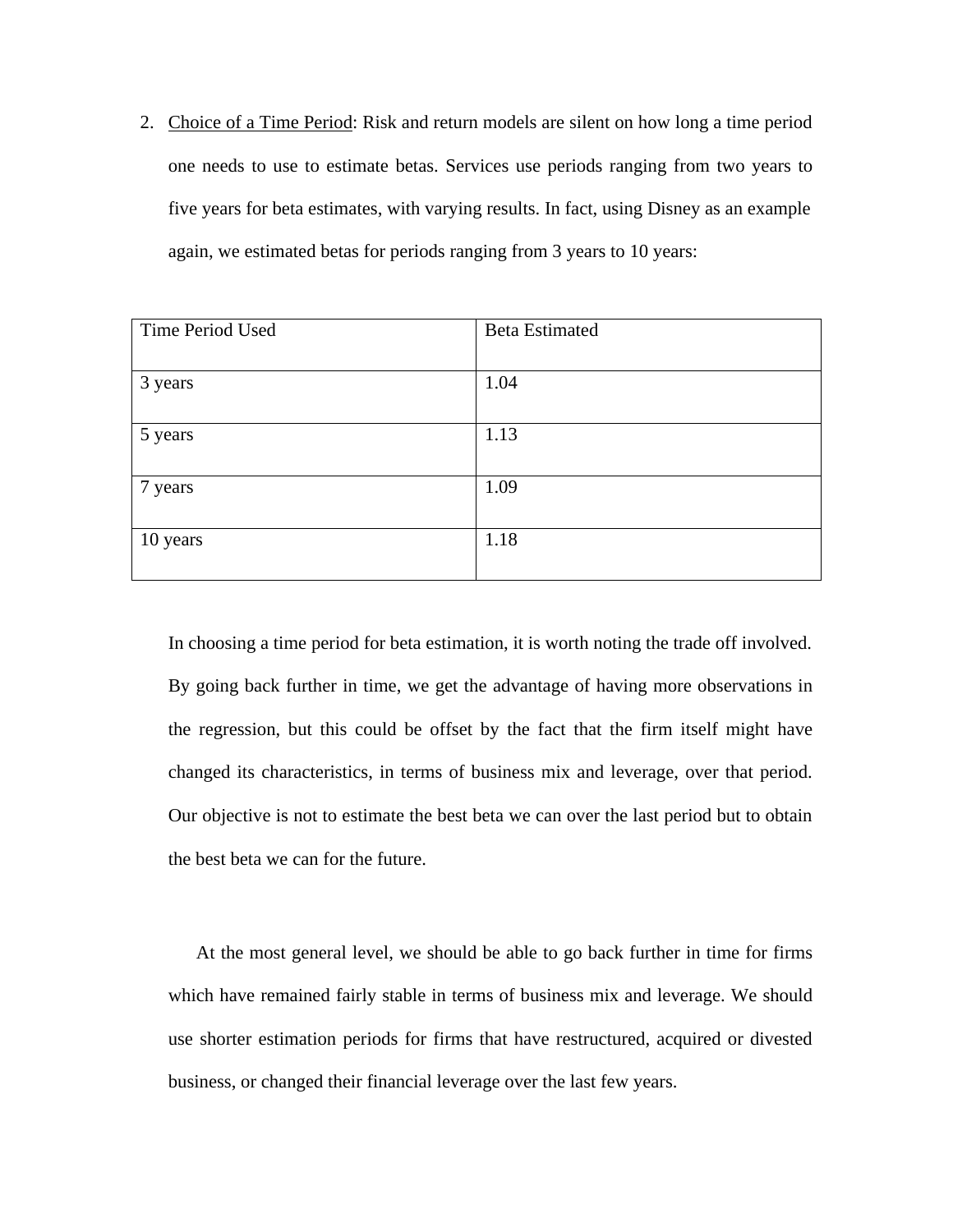3. Choice of a Return Interval: The final choice that can affects beta estimates is the return interval, used to measure returns historically. Returns can be measured daily, weekly, monthly, quarterly or annually. In fact, with data on intra-day transactions, returns can even be measured using intervals as short as fifteen minutes.

| Return Interval Used | <b>Beta Estimated</b> |
|----------------------|-----------------------|
|                      |                       |
| Daily                | 1.33                  |
|                      |                       |
| Weekly               | 1.38                  |
|                      |                       |
| Monthly              | 1.13                  |
|                      |                       |
| Quarterly            | 0.44                  |
|                      |                       |
| Annual               | 0.77                  |
|                      |                       |

Using shorter return intervals increases the number of observations in the regression, for any given time period, but it does come with a cost. Assets do not trade on a continuous basis, and when there is non-trading on the asset, the beta estimated can be affected. In particular, non-trading on an asset during a return period<sup>2</sup> can reduce the measured correlation with the market index, and consequently the beta estimate.

This non-trading problem can be reduced in one of two ways. One way is to use longer return intervals; quarterly and annual returns result in to few observations in

 $2$  Even if an asset trades during a return period, there can still be a estimation problem associated with the fact that trading on the asset and trading on the index can be non-synchronous. Thus, if the last trade on an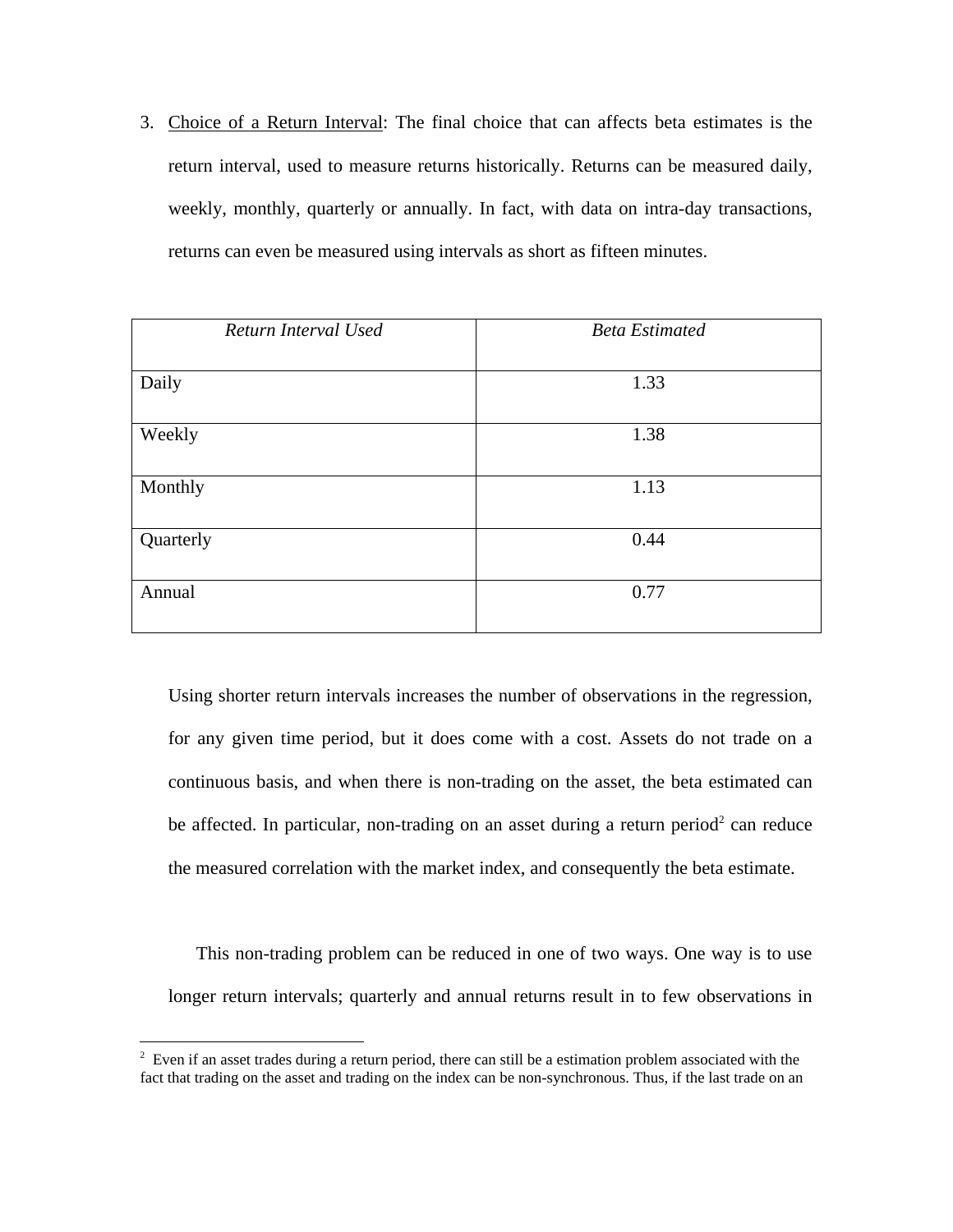the regression, but monthly returns should provide sufficient observations for firms listed for more than three years. Betas estimated using daily or even weekly returns are likely to have a significant bias due to the non-trading problem, with illiquid firms reporting lower betas than they really should have and liquid firms reporting higher betas than is justified. The other way is to estimate betas using short return interval returns, and then adjusting<sup>3</sup> these betas for the extent of the non-trading.

#### *Post-Regression Beta Adjustments in Practice*

As a consequence of different choices in time period used, return intervaling and market index, different services often end up with different estimates of beta for the same firm. In addition, most services adjust their regression betas towards one, using fairly simple techniques. To illustrate, Bloomberg estimates an adjusted beta by doing the following:

Adjusted Beta = Regression Beta  $(0.67) + 1.00 (0.33)$ 

This effectively pushes all regression beta estimates closer to one. The weights remain the same for all companies, and are not a function of the precision of the beta estimate.

$$
j = \frac{jk}{k-1(1+2)}
$$

 $k = +1$ 

 $R_{it} = a_{ik} + \frac{1}{ik}R_{m,t+k}$  for  $k = -1,0,+1$ 

asset occurred at 2.30 pm and the index is measured at the close of trading at 4.00 pm, the measured correlation between the asset and the index will be biased downwards.

 $3$  There are adjustment techniques that can be used. The Scholes-Williams betas are defined as

where is the autocorrelation of the CRSP value-weighted daily market return and  $i_k$  are the slope coefficients from three separate OLS regressions,

This allows the beta estimate to reflect the spill over of returns that often occurs around non-trading. The Dimson beta estimates ( $j$ ) for each firm are obtained by summing the slope coefficients on the five lagged, five leading and contemporaneous returns on a market index in the following OLS regression: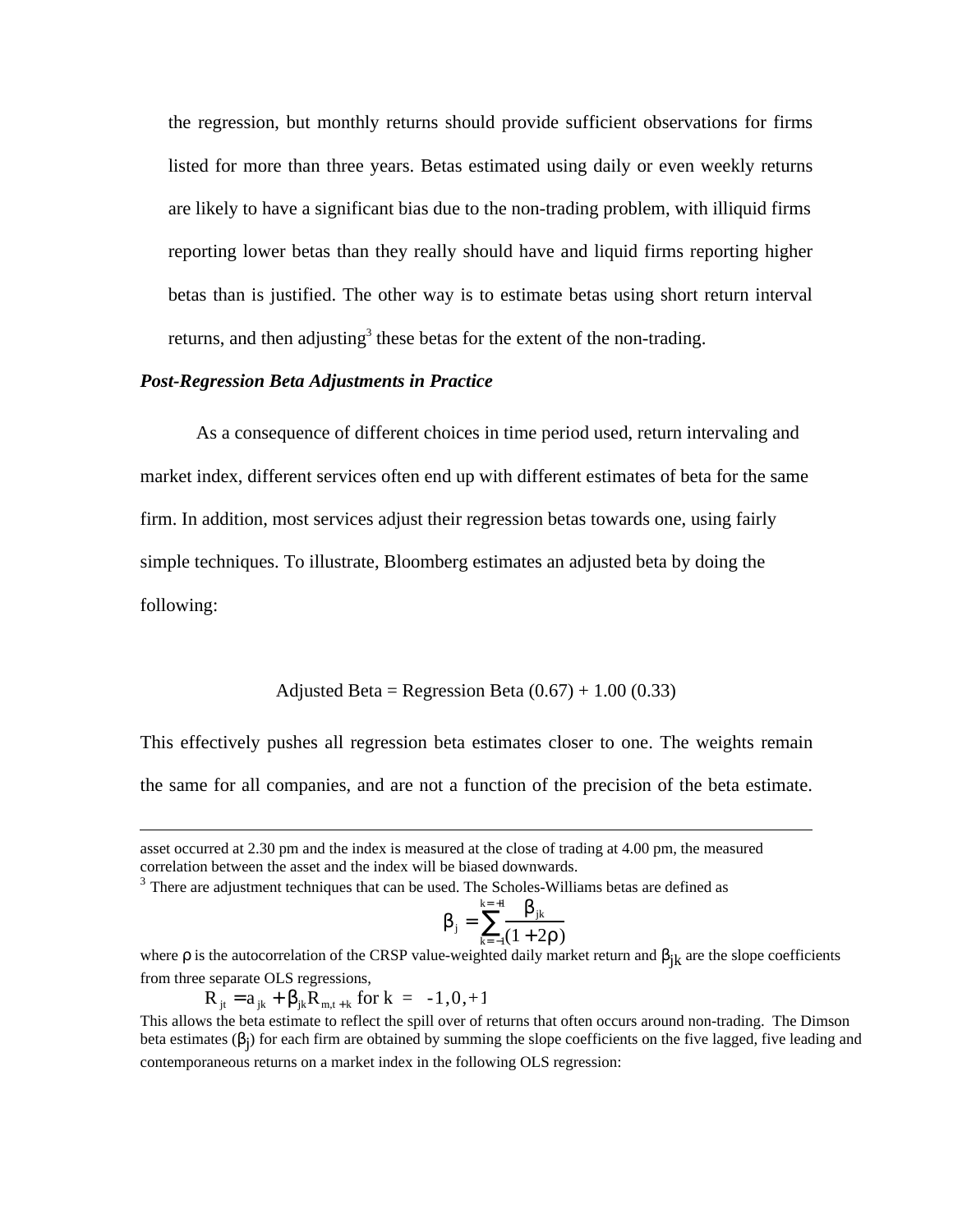Most other services use similar techniques, with small differences in the weights attached to each number.

Why adjust betas towards one? The rationale can be traced to studies that indicate that, over time, there is a tendency on the part of betas of all companies to move towards one. Intuitively, this should not be surprising. Firms that survive in the market tend to increase in size over time, become more diversified and have more assets in place, producing cash flows. All of these factors should push betas towards one.

Using constant weights to estimate these betas, however, does not make sense. The speed with betas converge on one should vary across companies. Firms that tend to diversify more should see their betas converge on one far faster than firms which stay focused in one business. While conceding the fact that betas for most firms will move towards one over time, we would argue that there is no need to adjust regression betas towards one right now to reflect this tendency. Instead, the betas can change over time, in a valuation or a project analysis, to approach one over time.

There are some services that do consider other fundamentals in estimating betas. They adjust regression betas to reflect other factors that they discover over time to be correlated with risk. This approach combines industry and company-fundamental factors to predict betas. We will consider some of these adjustments later in this paper.



This approach also allows for the spill over effect created by non-trading.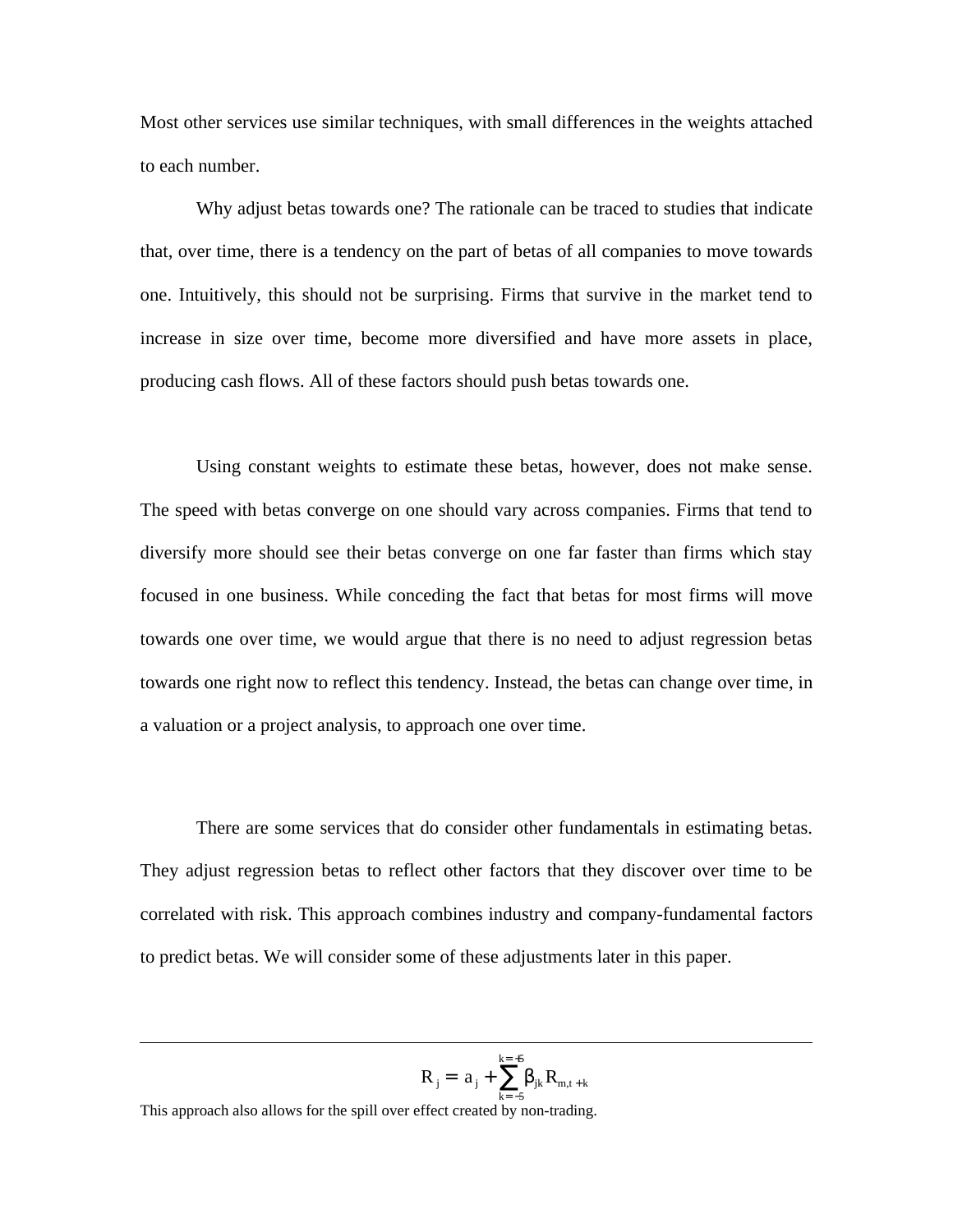## *The Limitations of Regression Betas*

## *1. The Index Problem*

The regression betas reported are clearly affected by estimation choices - the time period used, the return interval and the index. The beta will vary widely depending upon how the regression is set up and run. This problem is exacerbated when we estimate betas for companies in emerging markets. Using the index of the local market, which is still what most services do, provides a regression that looks very good. For instance, the following is a beta estimate for Telebras against the Brazilian index, which is the Bovespa:



#### HISTORICAL BETA

The good fit is deceptive, however. Telebras is 40% or more of the Bovespa, and this has some strange consequences. The first is that the beta estimates for all other Brazilian stocks essentially become regressions of those stocks against Telebras, rather than a diversified stock index. The second is that more than 90% of all stocks on the Brazilian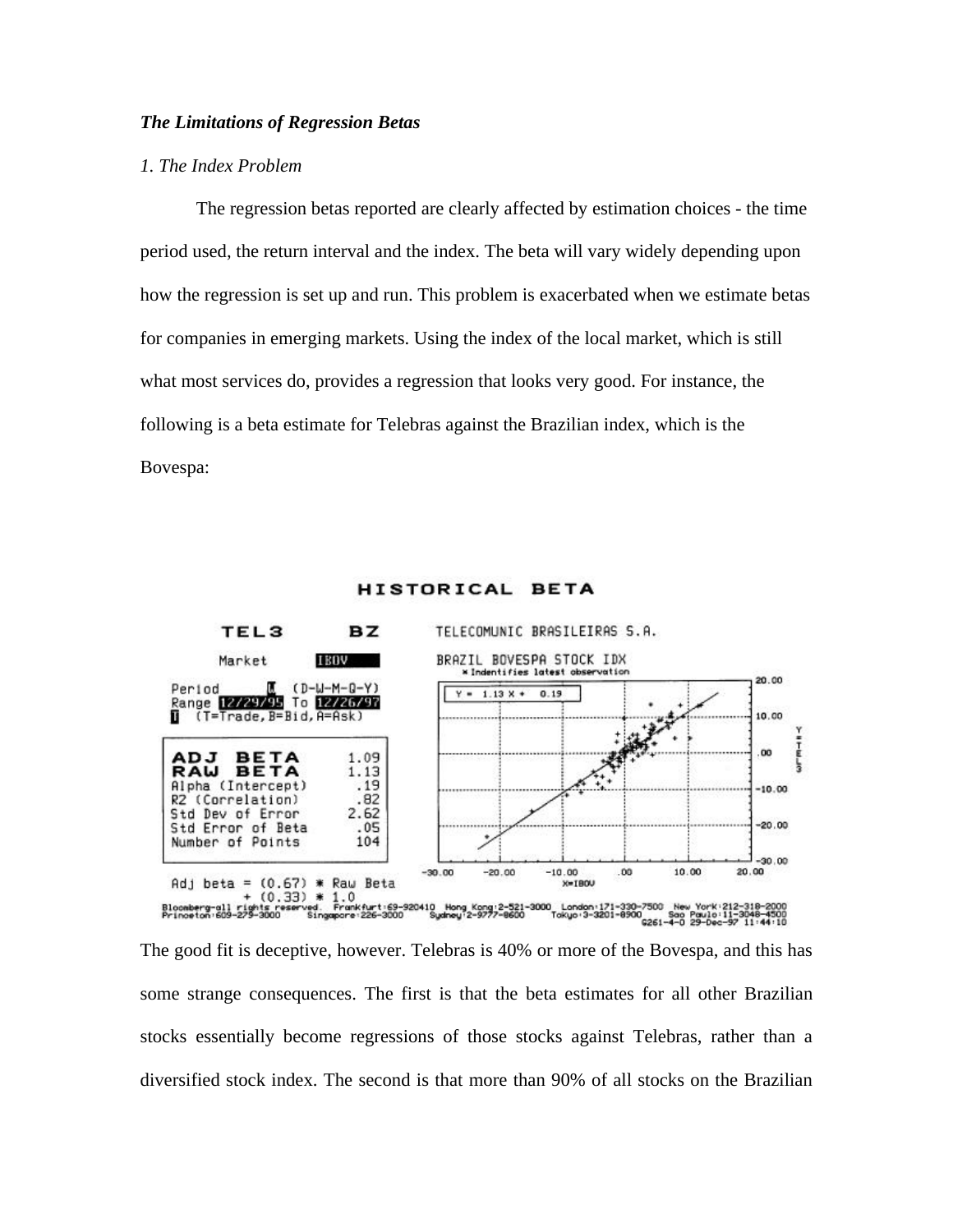index were reporting betas less than one at the time of this regression. Since it is the weighted average beta that is one, and Telebras has a beta greater than one, this asymmetry in beta estimates becomes possible. The third and most troubling consequence is that it is the smallest, riskiest companies in the Brazilian market that have the lowest betas, while the largest and most estabilished firms have the highest betas.

There are still many who argue that this is, in fact, the best measure of risk in these firms, and that the marginal investor's portfolio in Brazil is likely to be weighted heavily with Telebras. This argument may have resonance in markets where investors invest only in domestic stocks, but is tough to sustain in a global marketplace. The marginal investor in Telebras could very well be, and often is, a portfolio manager in New York or London. This portfolio manager's portfolio is certainly not going to resemble the Bovespa, and the beta estimate obtained relative to it is meaningless. Even if the marginal investor is a Brazilian, it is extremely unlikely that he or she would want to hold a portfolio that resembles the Bovespa.

So what are the options? The right index to use in analysis should be determined by who the marginal investor in the firm is - a good indicator is to look at the largest holders of stock in the company and the markets where the trading volume is heaviest. If the marginal investor is, in fact, a Brazilian investor, it is reasonable to use a wellconstructed Brazilian index. If the marginal investor is a US investor, the right index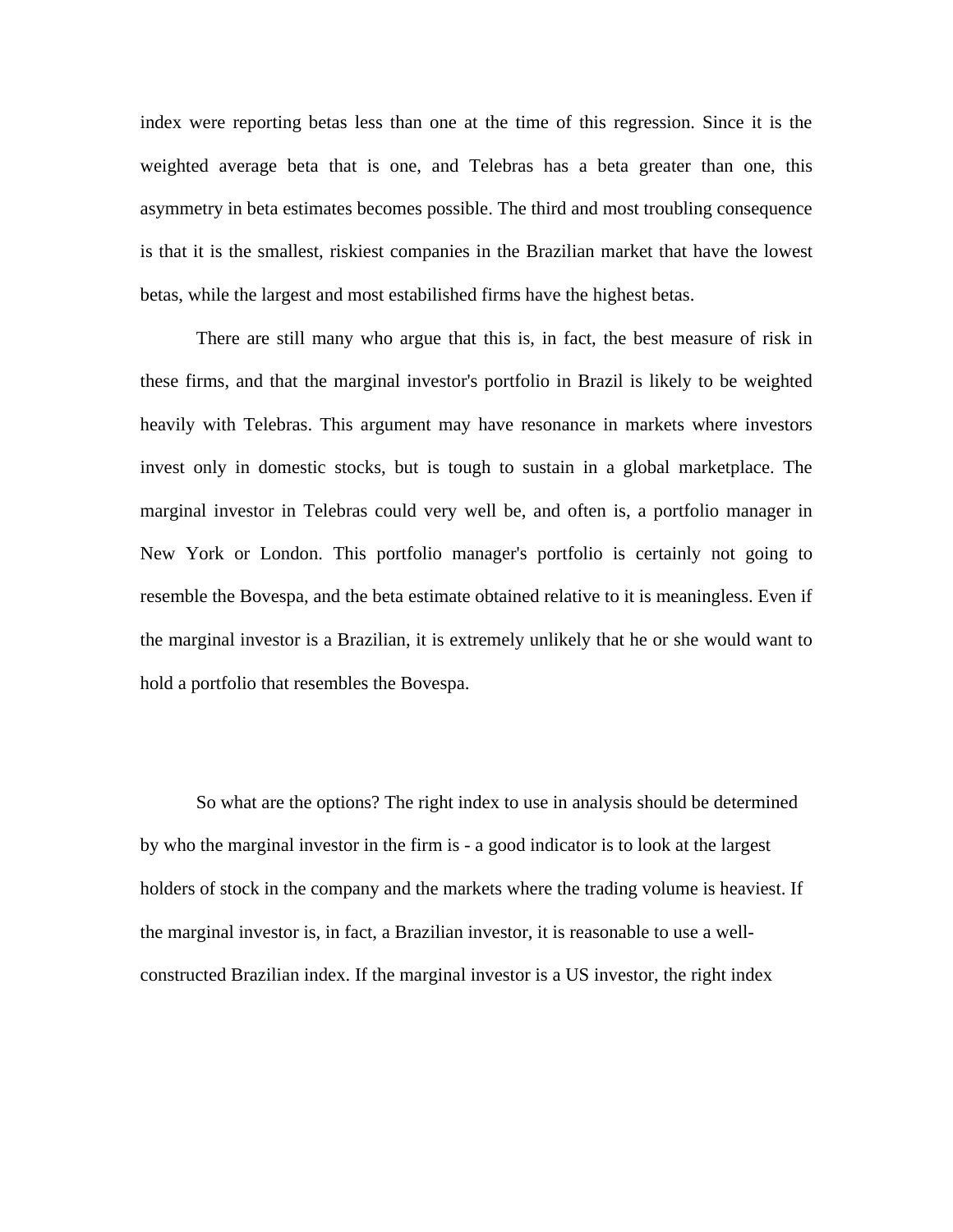might be the S&P 500<sup>4</sup>. If the marginal investor is a global investor, a more relevant measure of risk may emerge by using the global index. Over time, you would expect global investors to displace local investors as the marginal investors, because they will perceive far less of the risk as market risk and thus pay a higher price for the same security. Thus, one of the ironies of our notion of risk is that Aracruz will be less risky to an overseas investor who has a global portfolio than to a Brazilian investor with all of his or her wealth in Brazilian assets.

## *2. The Noise Problem*

 $\overline{a}$ 

Using a global index or even the S&P 500 may solve the problem of a few stocks dominating the index, but it aggravates the second problem with regression beta estimates. The beta estimate from the regression is noisy, and the range that emerges for the beta is large. The following table summarizes the beta estimates for Disney, using different indices, with the standard errors on each.

| <b>Index Used</b>     | <b>Beta Calculated</b> | <b>Standard Error of Estimate</b> |
|-----------------------|------------------------|-----------------------------------|
| Dow $30$              | 0.99                   | 0.20                              |
| S&P 500               | 1.13                   | 0.22                              |
| <b>NYSE Composite</b> | 1.14                   | 0.24                              |
| Wilshire 5000         | 1.05                   | 0.23                              |
| MS Capital Index      | 1.06                   | 0.18                              |

<sup>&</sup>lt;sup>4</sup> When running regressions of a non-US stock against dollar denominated indices like the S&P 500 and the Morgan Stanley Capital Index, the returns have to be converted into dollar returns, either by using an ADR listed in the US, or by using exchange rates in each period.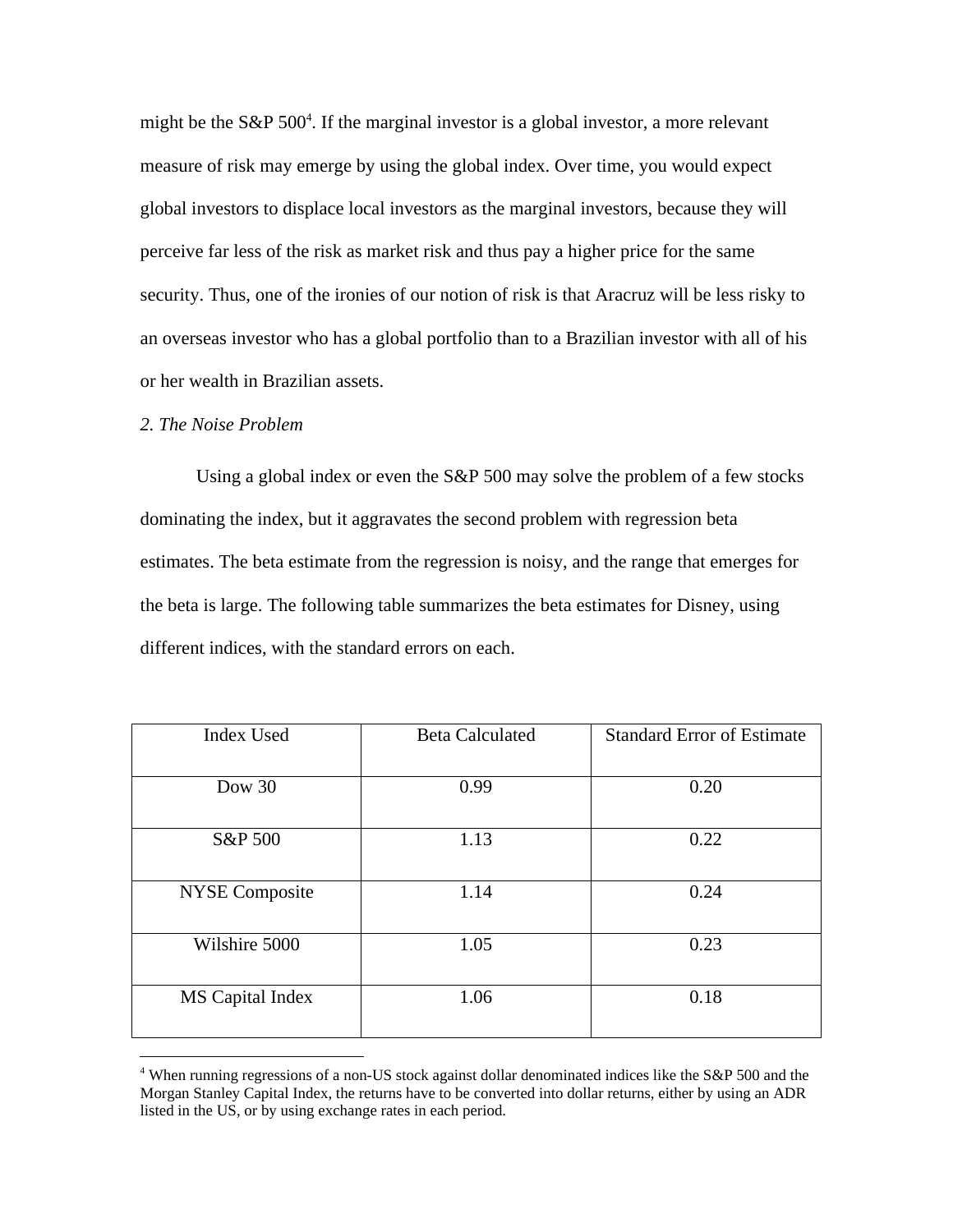Note, for instance, the beta estimate relative to the S&P 500. The true beta for Disney, with 67% confidence, could be between 0.91 and 1.35. With 95% confidence, this range becomes 0.69 to 1.57. Lest this be viewed as a problem just with Disney, we have graphed the standard errors on beta estimates for all US stocks in the following chart.



Distribution of Standard Errors: Beta Estimates for U.S. stocks

Note the number of beta estimates with standard errors in excess of 0.50. These estimates can be viewed as close to useless, by themselves, since the range that emerges for the beta is so large.

Returning to the Telebras example from the previous section, we could estimate the beta for Telebras using the ADR (which is dollar denominated) and the S&P 500 or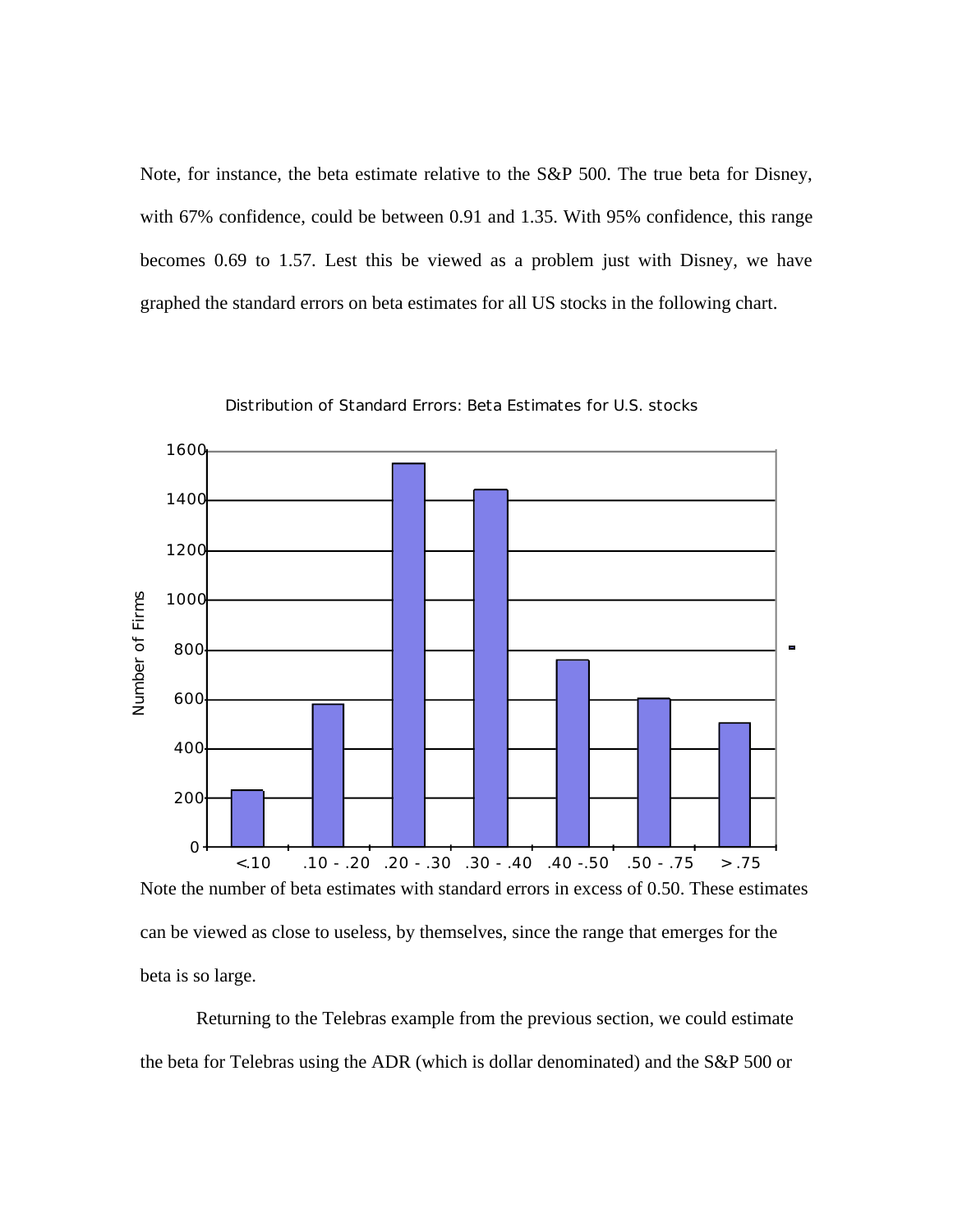the Morgan Stanley Capital Index. The betas that emerge from these regressions, however, have very large standard errors and may not be particularly useful in analysis. *3. The Problem of Firms Changing over Time*

Even if a stock does not dominate the index, and the regression beta has a low standard error, there is a final problem with regression beta estimates. They are based upon historical data, and firms change over time. Thus, the regression reflects the firm's characteristics, on average, over the period of the estimation rather than the firm as it exists today. Firms do change over time for three reasons:

- They divest existing businesses, invest in new businesses and acquire firms. In the process, they change their business mix, which will change their beta.
- They also change financial leverage, by adding to or paying off debt. In addition, actions such as the payment of dividends and buying back stock can also affect financial leverage. Finally, changing market values for both debt and equity can cause leverage to change significantly over short periods.
- Even if firms do not change their business mix or financial leverage, they tend to grow over time. As they grow, their operating cost structures will tend to change leading to changes in the betas.

Thus, there are very few firms where regression betas will be good measures of the beta for the current period, let alone for future periods.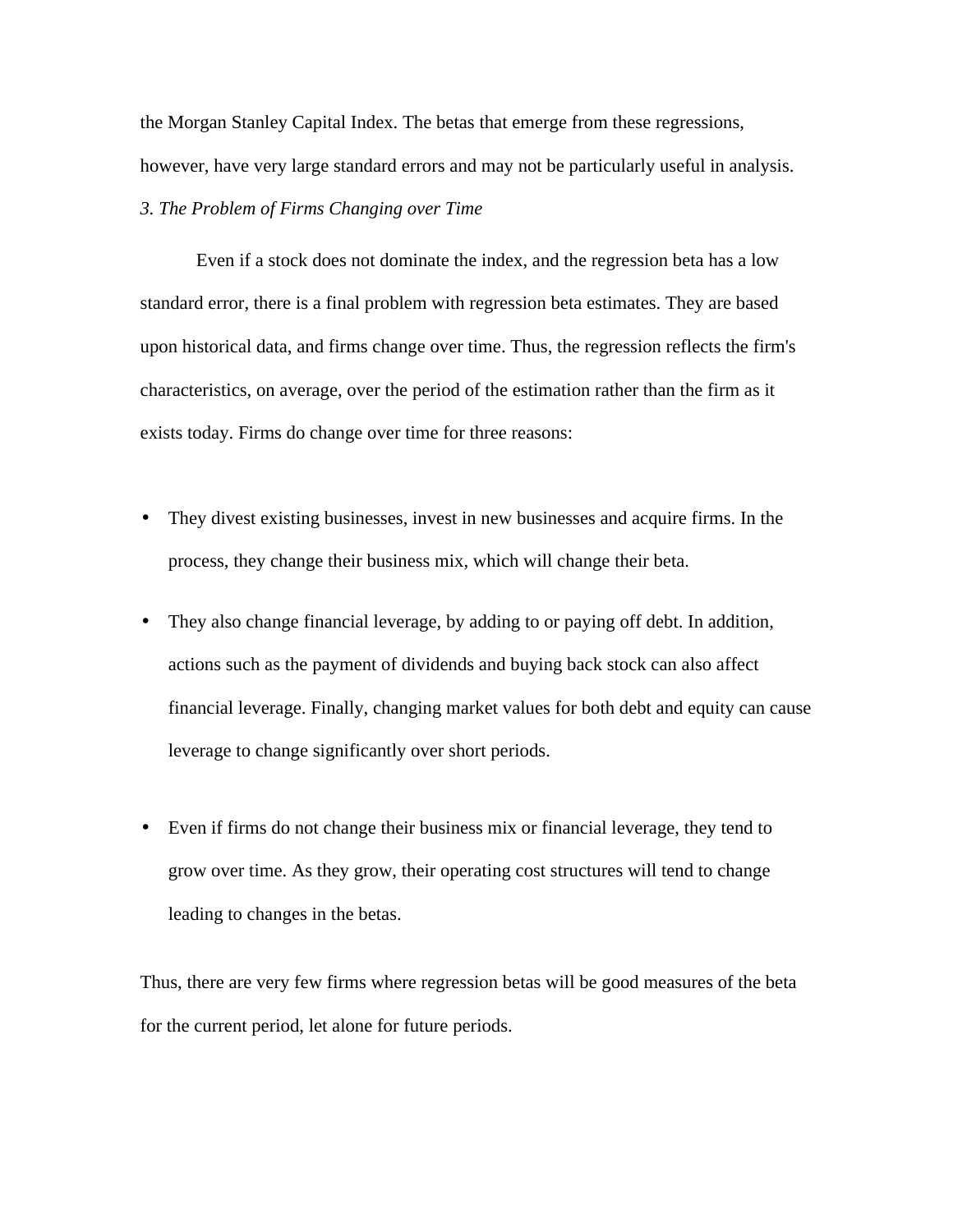#### *Alternatives to Regression Betas*

There are three basic alternatives to simple regression betas. One is to use modify the regression betas to reflect the firm's current operating and financial characteristics. The second is to come up with a measure of <u>relative risk</u> (which is what beta is) without using historical prices on the stock and the index. The third is to estimate bottom-up betas, which reflect the businesses a firm is operating in and its current financial leverage.

# *Modified Regression Betas*

 $\overline{a}$ 

Once a regression beta has been estimated it can be modified to reflect our need to estimate a beta for future time periods. We talked about one such adjustment that many services make, where they shrink all betas towards one after the estimation is done. There are, however, some estimation services that adopt far more sophisticated adjustments to make the regression betas reflect the current fundamentals of the firm. Income statement and balance sheet variables are important predictors of beta - high payout is predictive of low beta; high variability of earnings and covariability with economy-wide earnings are predictive of high beta. A series of researchers<sup>5</sup> have looked at the relationship between betas and fundamental variables. Rosenberg and Marathe suggest that fundamental information about a firm can be used in conjunction with historical beta estimates to provide superior predictors of future betas. This approach can be generalized and updated to estimate modified betas for all firms. The following is a regression relating the betas of

<sup>&</sup>lt;sup>5</sup> Beaver, Kettler and Scholes (1970) examined the relationship between betas and seven variables dividend payout, asset growth, leverage, liquidity, asset size, earnings variability and the accounting beta. Rosenberg and Guy did a similar analysis of the relationship between betas and financial fundamentals.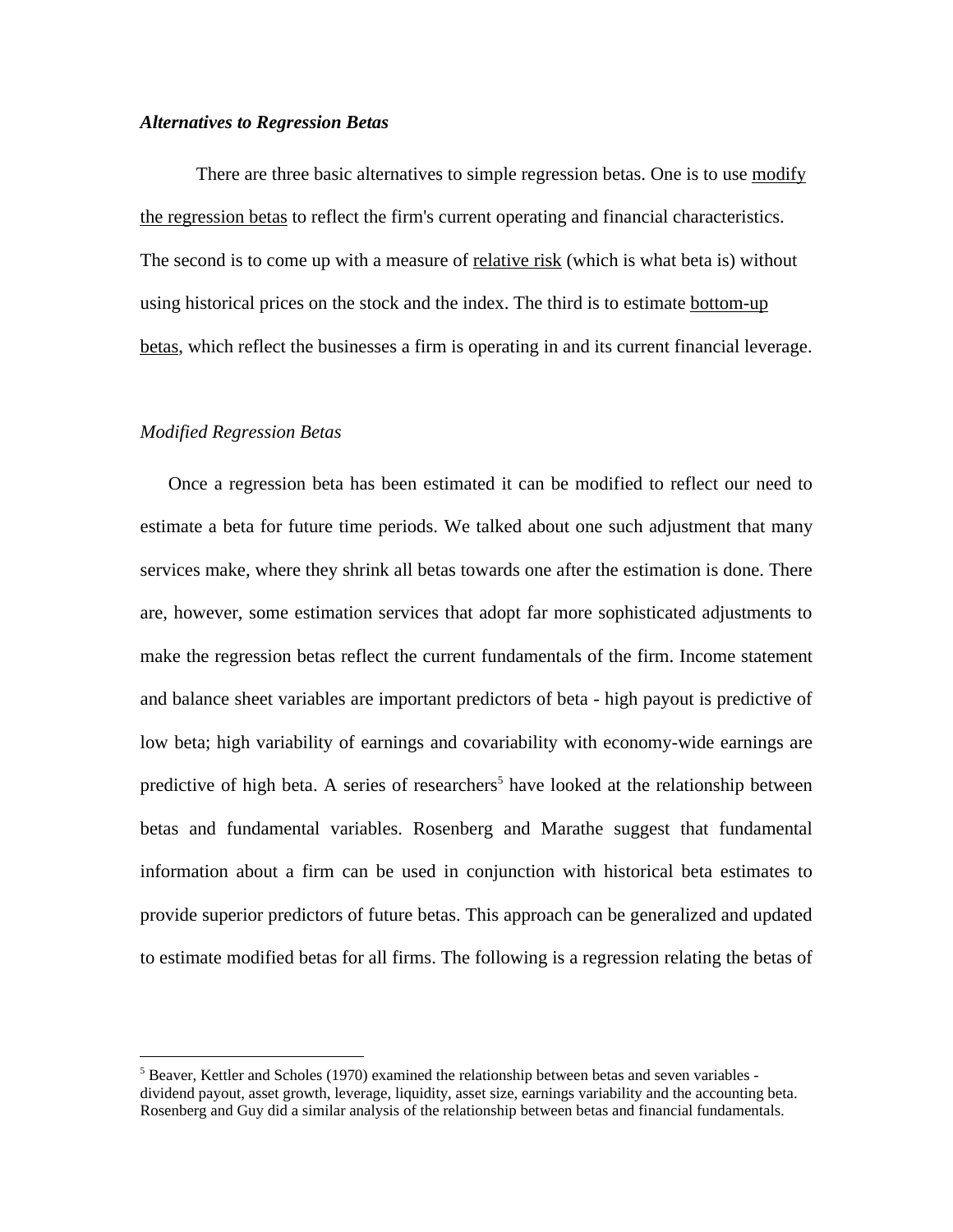NYSE and AMEX stocks in 1996 to four variables - dividend yield, standard deviation in operating income, market capitalization and debt/equity ratio yielded the following. BETA =  $0.7997 + 2.28$  <sub>OI</sub>- 3.23 Yield + 0.21 D/E - .000005 Market Capitalization where,

 $_{\text{OI}}$  = Standard deviation in percentage change in operating income over previous 5 years

Yield = Dividend yield on stock

 $D/E = Book$  value of debt/ Market Value of Equity

Market Capitalization: measured as market value of equity (in millions)

This approach has two basic limitations. The first is that the initial beta estimates need to reasonably good, though they can be noisy, for the estimation to work. The second is that the regression of betas against financial fundamentals has a low R-squared. Thus, while modified betas may reflect more of the firm's current characteristics, it does not really solve the noise problem of large standard errors.

## *Relative Risk Measures*

Our objective when we began this process was to come up with a measure that reflected a firm's exposure to market risk, relative to other firms in the market. The regression of stock prices on the market index was the tool we used to arrive at this estimate, and we have argued that it is flawed because of the noise in the estimate. There are relative risk measures that we can compute that do not require historical prices, but do require that we make other assumptions about the nature of risk: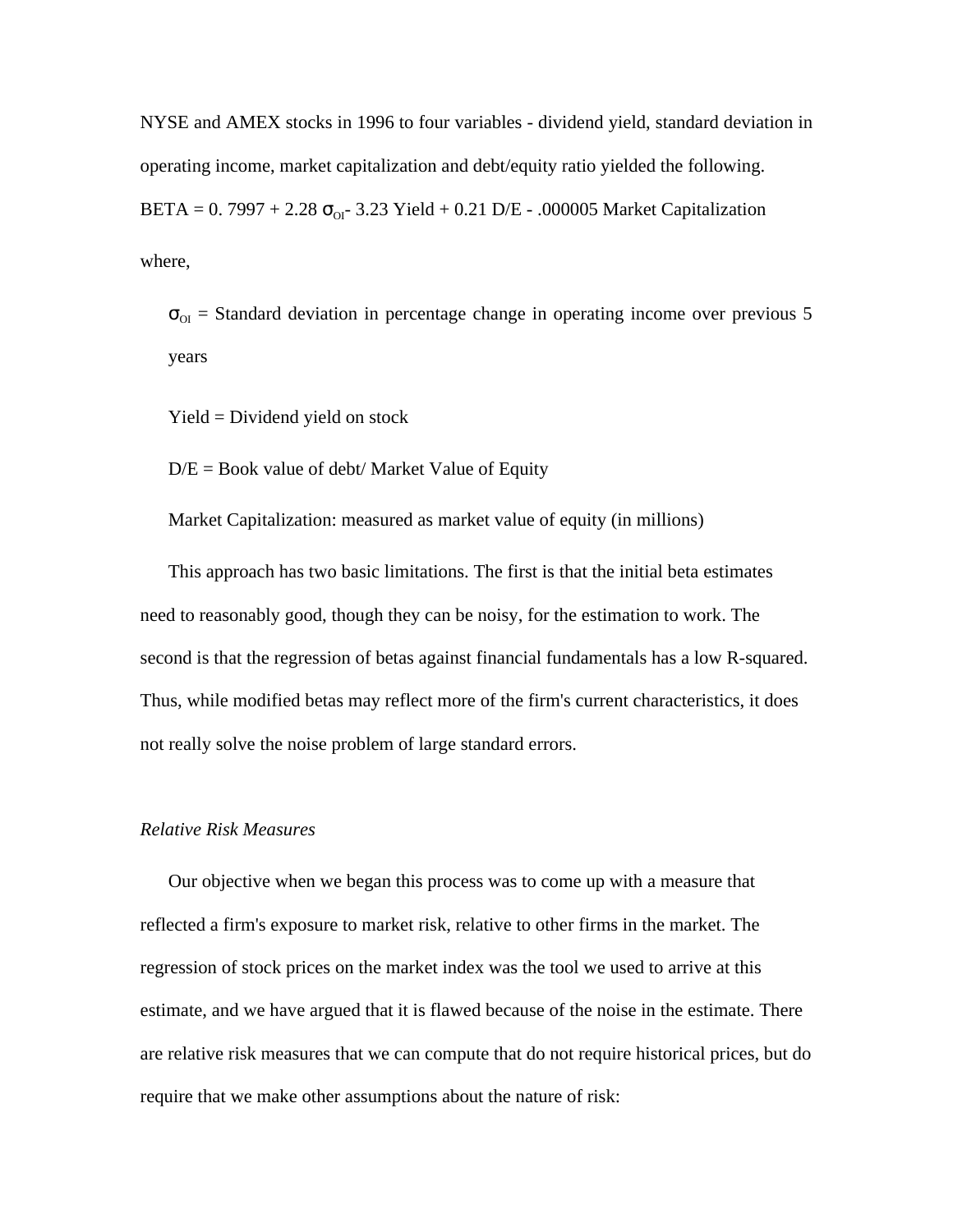#### *a. Relative Volatility*

The relative volatility measures the volatility of an asset's price relative to the average volatility across all assets in that market. Thus the relative volatility of any asset can be defined as follows:

Relative Volatility<sub>j</sub> = 
$$
\frac{\text{Standard Deviation}_j}{\text{Average Standard Deviation across All Assets}}
$$

Note that the denominator is not the standard deviation in an index, but an average of the asset-specific standard deviations in the market. While we could compute a marketcapitalization weighted average, this would then open us up to the same problems of index domination that we noted earlier in the regressions.

To illustrate, consider the example of Telebras. The annualized standard deviation in Telebras stock prices in 1997 was 48%, while the average annualized standard deviation of a stock listed on the Brazilian index was 60%. The relative volatility for Telebras can be estimated as follows:

Relative Volatility <sub>Telebras</sub> = 
$$
\frac{\text{Standard Deviation}_{\text{Telebras}}}{\text{Average Standard Deviation}_{\text{Brazilian Stock}}} = \frac{48\%}{60\%} = 0.80
$$

Note that the relative volatility is standardized around one; relative volatilities greater than one indicate above-average risk, while relative volatilites less than one indicate below-average risk. In addition, the average relative volatility across all stocks will average to one. Finally, the relative volatility is used in much the same way as the traditional beta estimate to compute expected returns: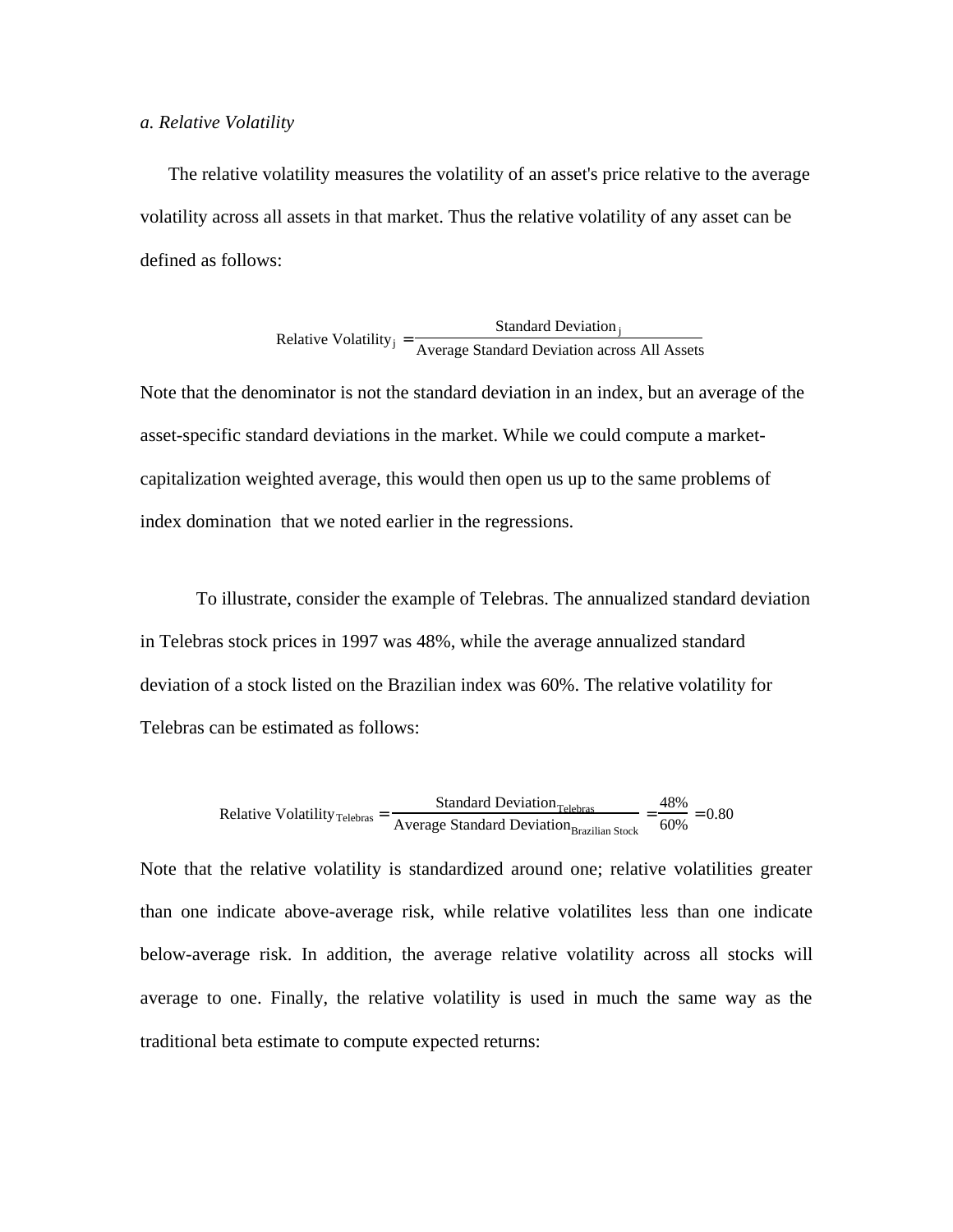Expected Return = Riskfree Rate + Relative Volatility (Expected Risk Premium)

What are the advantage of using relative volatility? The term that creates the most noise in the traditional beta estimate is the estimate of correlation between the asset and the market index. The relative volatility measure does not require a correlation measure and hence is less noisy. This comes with a cost, however. The relative volatility measure is based upon the assumption that total risk and market risk exposures are perfectly correlated. In other words, firms with high total risk will also be exposed to high market risk. Finally, decisions made on how to compute the average standard deviation will affect relative volatility. Thus, the relative volatility of Telebras computed relative to the average Brazilian stock will be very different from the relative volatility computed for Telebras using the ADR and the average standard deviation across stocks listed on the S&P 500.

#### *b. Accounting Betas*

Another approach to estimate the relative risk parameters from accounting earnings rather than from traded prices. Thus, changes in earnings at a division or a firm, on a quarterly or annual basis, can be regressed against changes in earnings for the market, in the same periods, to arrive at an estimate of a "market beta" to use in the CAPM. When market prices are viewed as too noisy or are unavailable, this approach can still be used to estimate to estimate an "accounting" beta.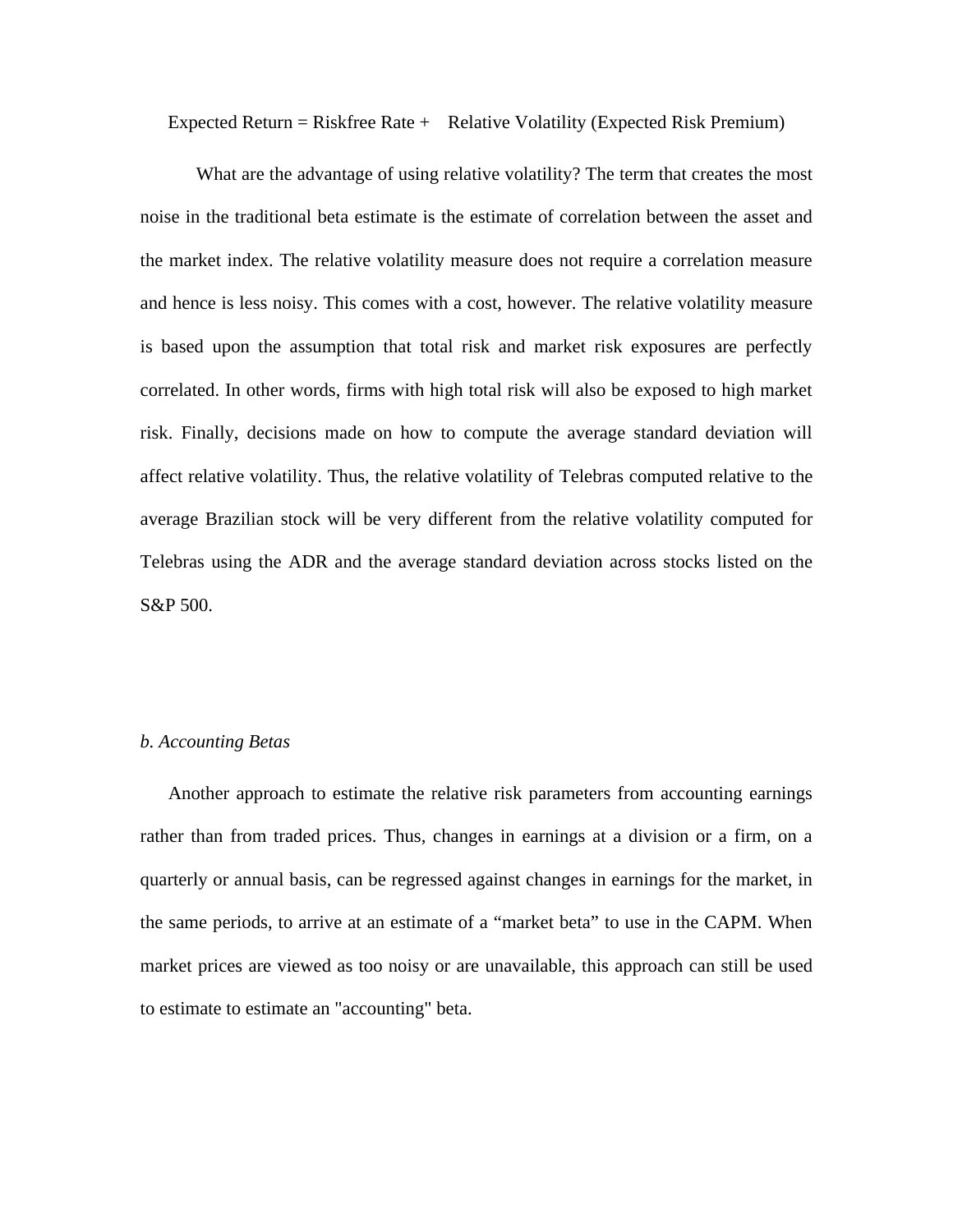While the approach has some intuitive appeal, it suffers from three potential pitfalls. First, accounting earnings tend to be smoothed out relative to the underlying value of the company, resulting in betas that are "biased down", especially for risky firms, or "biased up", for safer firms. In other words, betas are likely to be closer to one for all firms using accounting data. Second, accounting earnings can be influenced by non-operating factors, such as changes in depreciation or inventory methods, and by allocations of corporate expenses at the divisional level. Finally, accounting earnings are measured, at most, once every quarter, and often only once every year, resulting in regressions with few observations and not much power.

#### *Bottom-Up Betas*

The beta of a firm might be estimated from a regression but it is determined by fundamental decisions that a firm takes on where to invest, what type of cost structure it plans to maintain and how much debt it takes on. The final approach to beta estimation considers these fundamentals and we call it the bottom-up approach to beta estimation. To understand this approach, we will begin be considering the fundamentals that determine betas and then provide a framework for estimating bottom-up betas.

## *Determinants of Betas*

The beta of a firm is determined by three variables -(1) the type of business(es) the firm is in, (2) the degree of operating leverage in the firm and (3) the firm's financial leverage. While much of the discussion in this section will be couched in terms of CAPM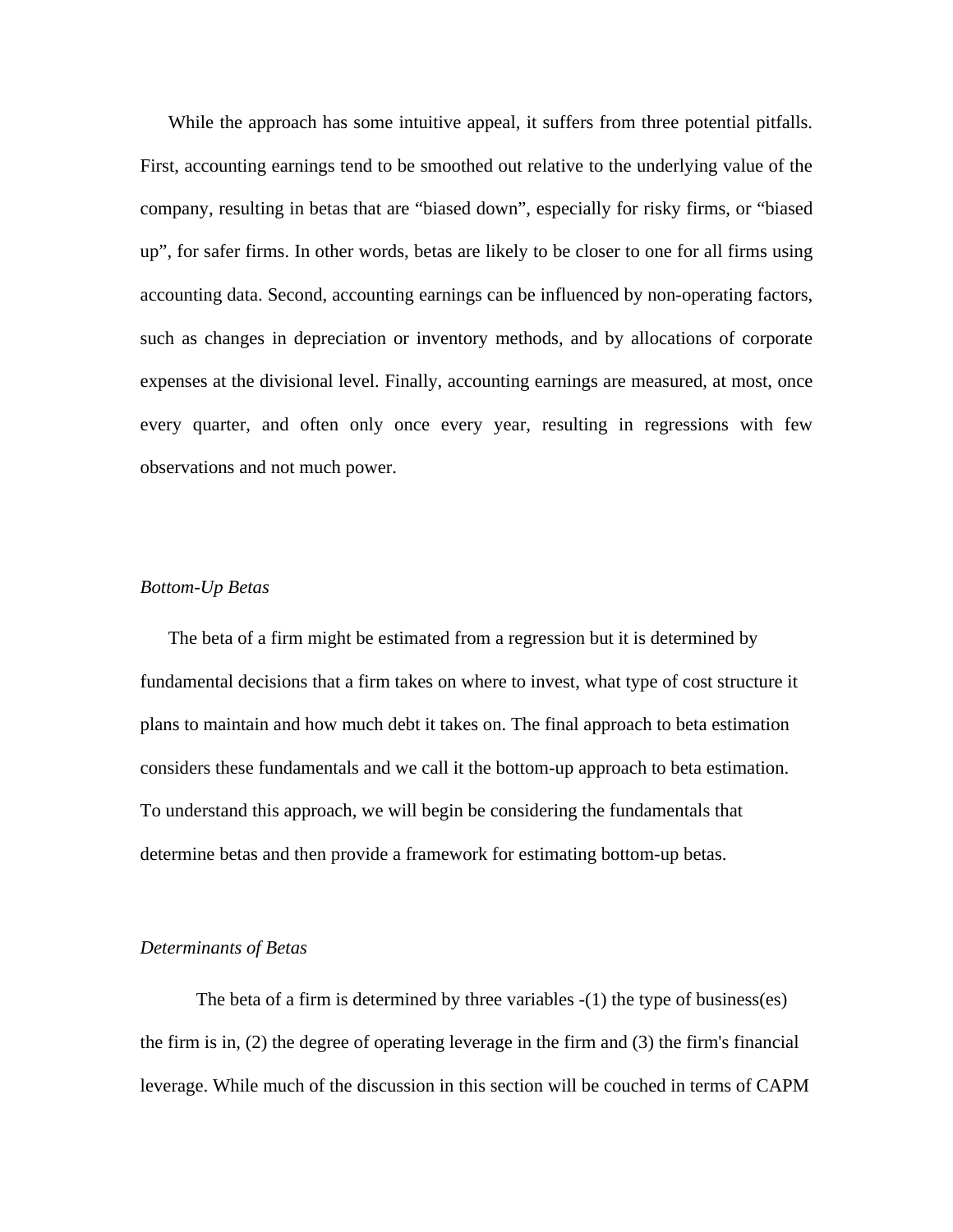betas, the same analysis can be applied to the betas estimated in the APM and the multifactor model as well.

*Type of Business* Since betas measure the risk of a firm relative to a market index, the more sensitive a business is to market conditions, the higher is its beta. Thus, other things remaining equal, cyclical firms can be expected to have higher betas than non-cyclical firms. Other things remaining equal, then, companies involved in housing and automobiles, two sectors of the economy which are very sensitive to economic conditions, will have higher betas than companies which are in food processing and tobacco, which are relatively insensitive to business cycles.

Building on this point, we would also argue that the degree to which a product's purchase is discretionary will affect the beta of the firm manufacturing the product. Thus, the betas of food processing firms, such as General Foods and Kellogg's, should be lower than the betas of specialty retailers, since consumers can defer the purchase of the latter's products during bad economic times.

It is true that firms have only limited control over how discretionary the product or service that they provide is to their customers. There are firms, however, that have used this limited control to maximum effect to make their products less discretionary to buyers, and by extension, lowered their business risk. One approach is to make the product or service a much more intergral and necessary part of everyday life, thus making its purchase more of a requirement. (The push by online services, like America Online, for people to use e-mail and shopping services on the web is designed to make it less of a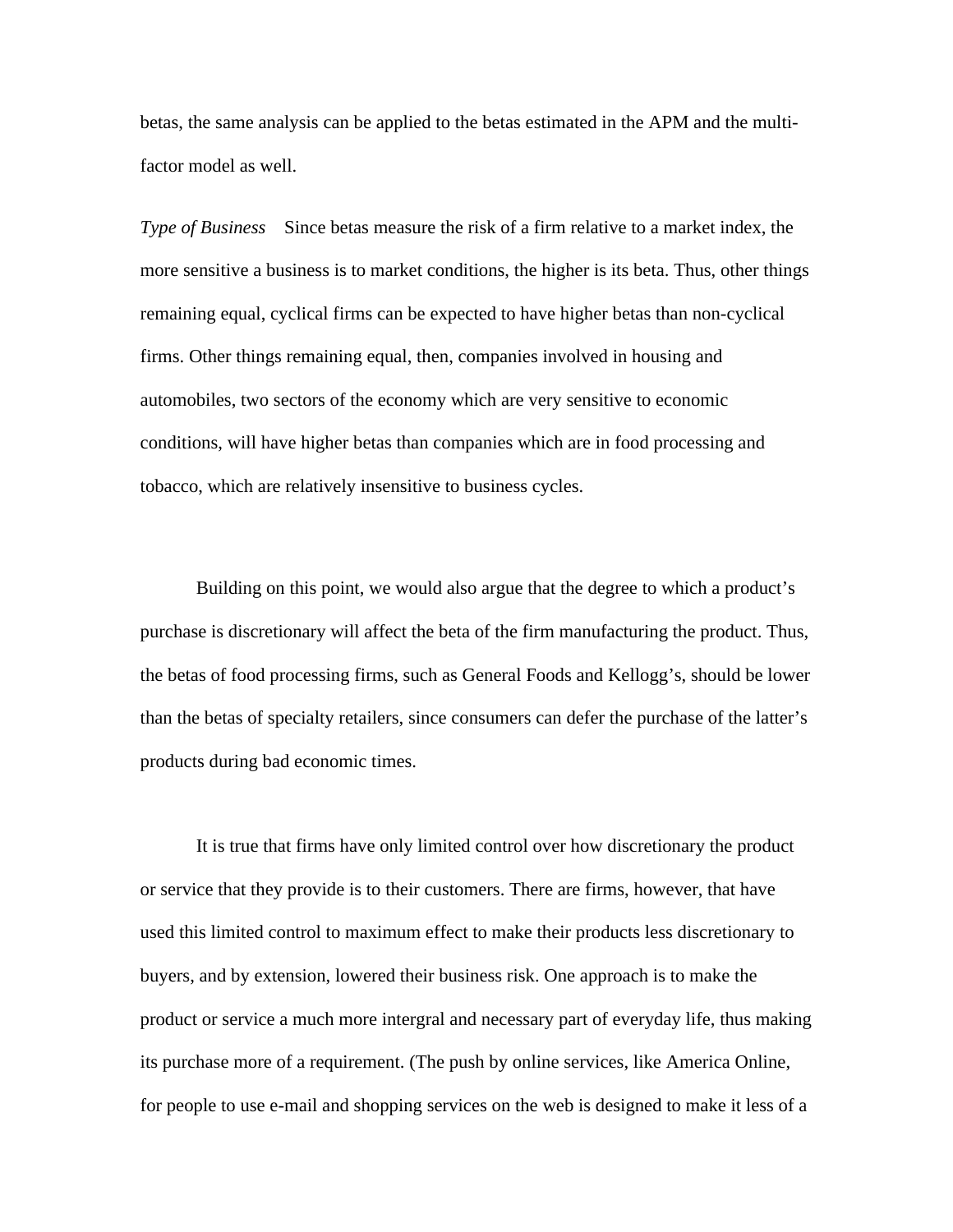discretionary purchase.) A second approach is to effectively use advertising and marketing to build brand loyalty. The objective in good advertising, as I see it, is to make discretionary products or services seem like necessities to the target audience. Thus, corporate strategy, advertising and marketing acumen can, at the margin, alter the business risk and betas over time.

*Degree of Operating Leverage* The degree of operating leverage is a function of the cost structure of a firm, and is usually defined in terms of the relationship between fixed costs and total costs. A firm that has high operating leverage (i.e., high fixed costs relative to total costs), will also have higher variability in earnings before interest and taxes (EBIT) than would a firm producing a similar product with low operating leverage. Other things remaining equal, the higher variance in operating income will lead to a higher beta for the firm with high operating leverage.

This has consequences for major strategic decisions that firms make on future direction. While there is much good that comes from updating plants and getting the latest technology, there might also be a hidden cost. By reducing the flexibility of the firm to respond to economic downturns, it may make the firm riskier.

While operating leverage affects betas, it is difficult to measure the operating leverage of a firm, at least from the outside, since fixed and variable costs are often aggregated in income statements. It is possible to get an approximate measure of the operating leverage of a firm by looking at changes in operating income as a function of changes in sales.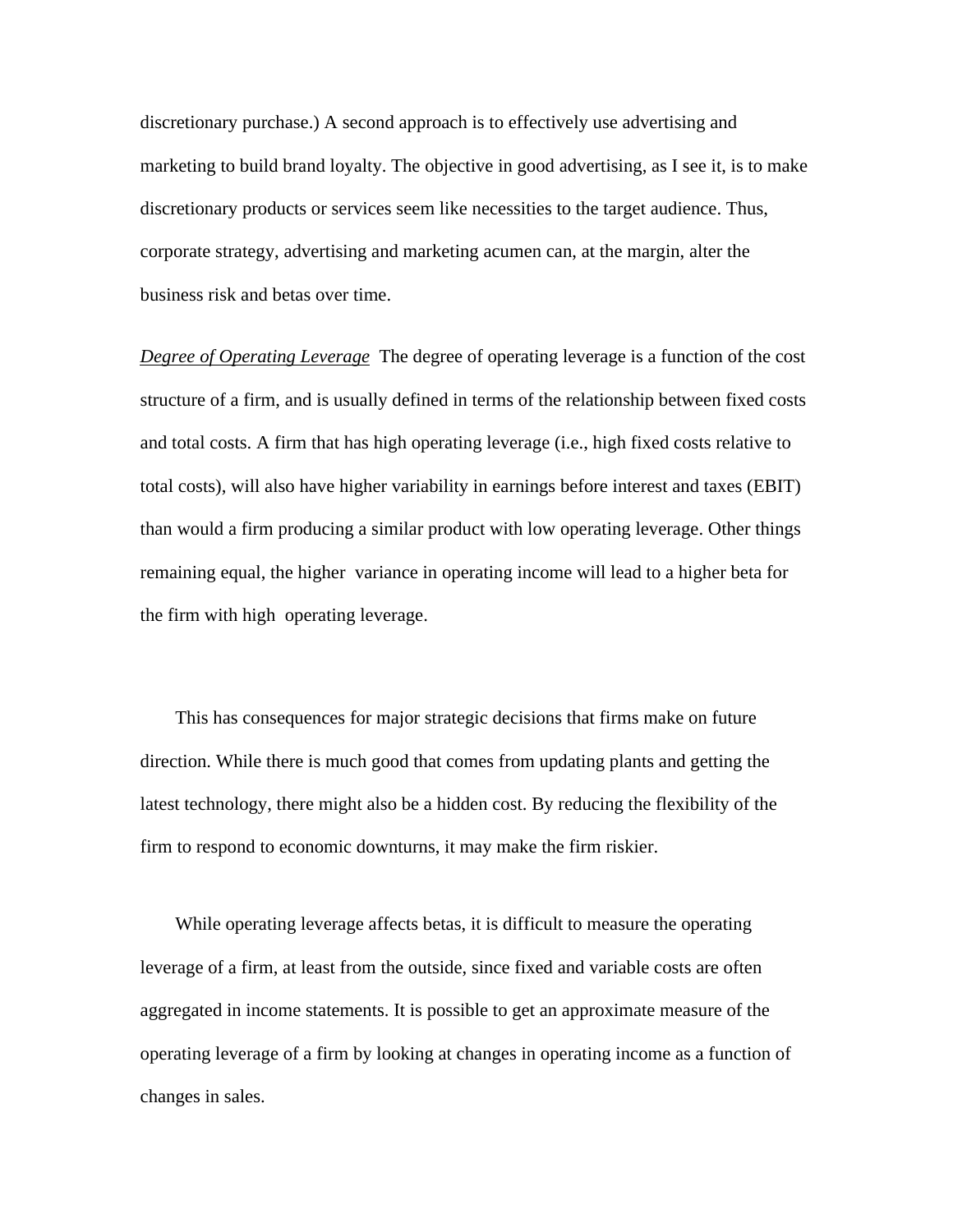Degree of Operating leverage  $=$  % Change in Operating Profit / % Change in Sales

For firms with high operating leverage, operating income should change more than proportionately, when sales change.

Can firms change their operating leverage? While some of a firm's cost structure is determined by the business it is in (an energy utility has to build expensive power plants, and airlines have to lease expensive planes), firms in the United States have become increasingly inventive in lowering the fixed cost component in their total costs. Labor contracts which emphasize flexibility and allow the firm to make its labor costs more sensitive to its financial success, joint venture agreements, where the fixed costs are borne by someone else, and sub-contracting of manufacturing, which reduce the need for expensive plant and equipment, are only some of the manifestations of this phenomenon. While the arguments for such actions may be couched in terms of competitive advantage and flexibility, they do reduce the operating leverage of the firm and its exposure to "market" risk.

*Degree of Financial Leverage* Other things remaining equal, an increase in financial leverage will increase the equity beta of a firm. Intuitively, the obligated payments on debt increase the variance in net income, with higher leverage increasing income during good times and decreasing income during economic downturns. If all of the firm's risk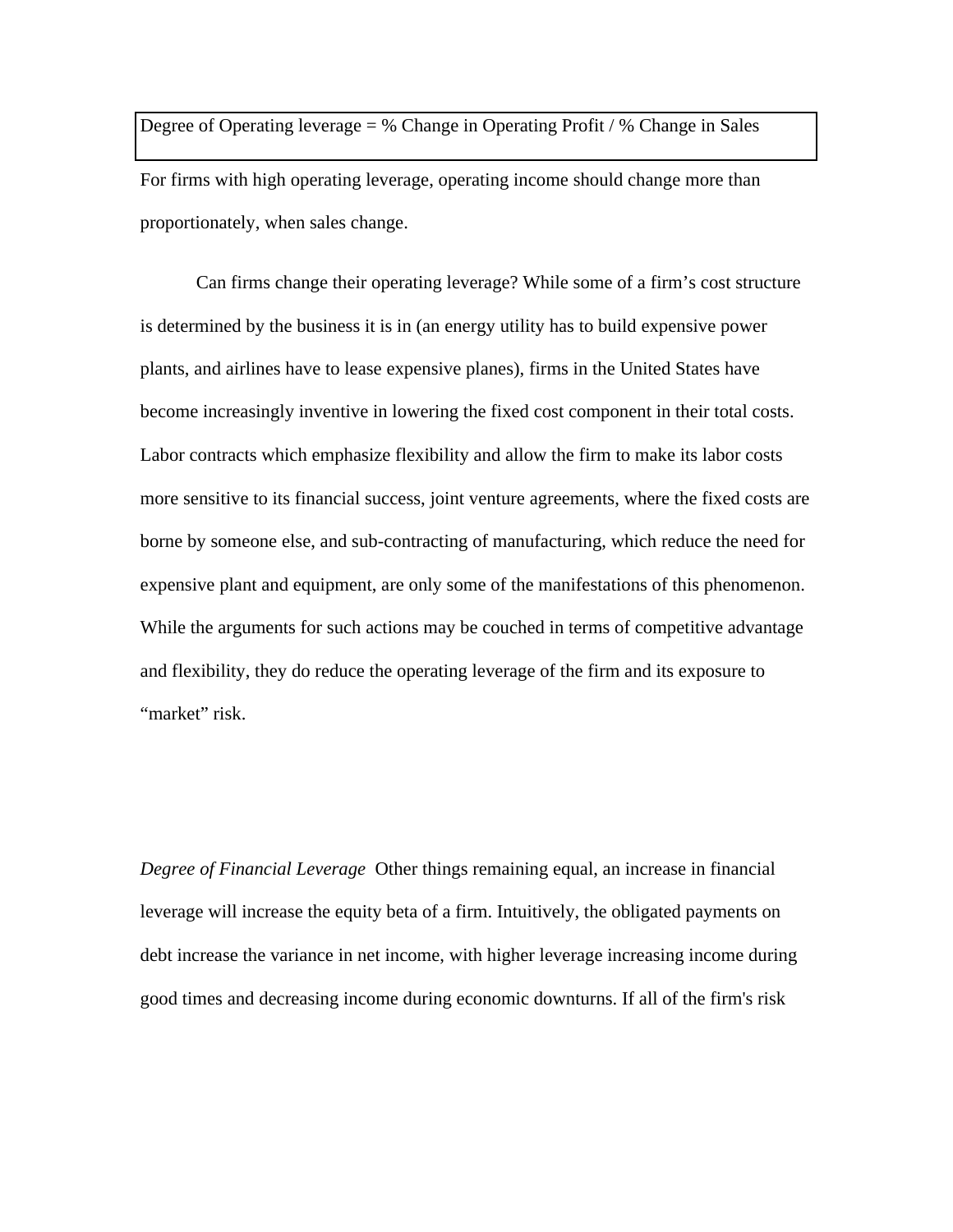are borne by the stockholders (i.e., the beta of debt is zero)<sup>6</sup>, and debt has a tax benefit to the firm, then,

$$
L = u (1 + (1-t) (D/E))
$$

where

 $\overline{a}$ 

 $L =$  Levered Beta for equity in the firm

 $u =$  Unlevered beta of the firm ( i.e., the beta of the firm without any debt)

 $t =$ Corporate tax rate

 $D/E = Debt/Equity Ratio$ 

The unlevered beta of a firm is determined by the types of the businesses in which it operates and its operating leverage. Thus, the equity beta of a company is determined both by the riskiness of the business it operates in, as well as the amount of financial leverage risk it has taken on.

The equity betas estimated for highly levered firms in practice tend to be much lower than the betas estimated from the levered beta equation developed in the preceding section. This difference can be attributed to one or more of the following factors:

a. The beta estimated from a regression of past returns on a stock against market returns will lag the true beta, when the leverage change is recent. This is because the returns are estimated over a long time period (2 to 5 years) and reflect the average leverage over the period rather than the most recent leverage. This can be fixed fairly easily by

<sup>&</sup>lt;sup>6</sup> If debt has market risk (i.e., its beta is greater than zero), this formula can be modified to take it into account. If the beta of debt is  $\mathbb{D}$ , the beta of equity can be written as: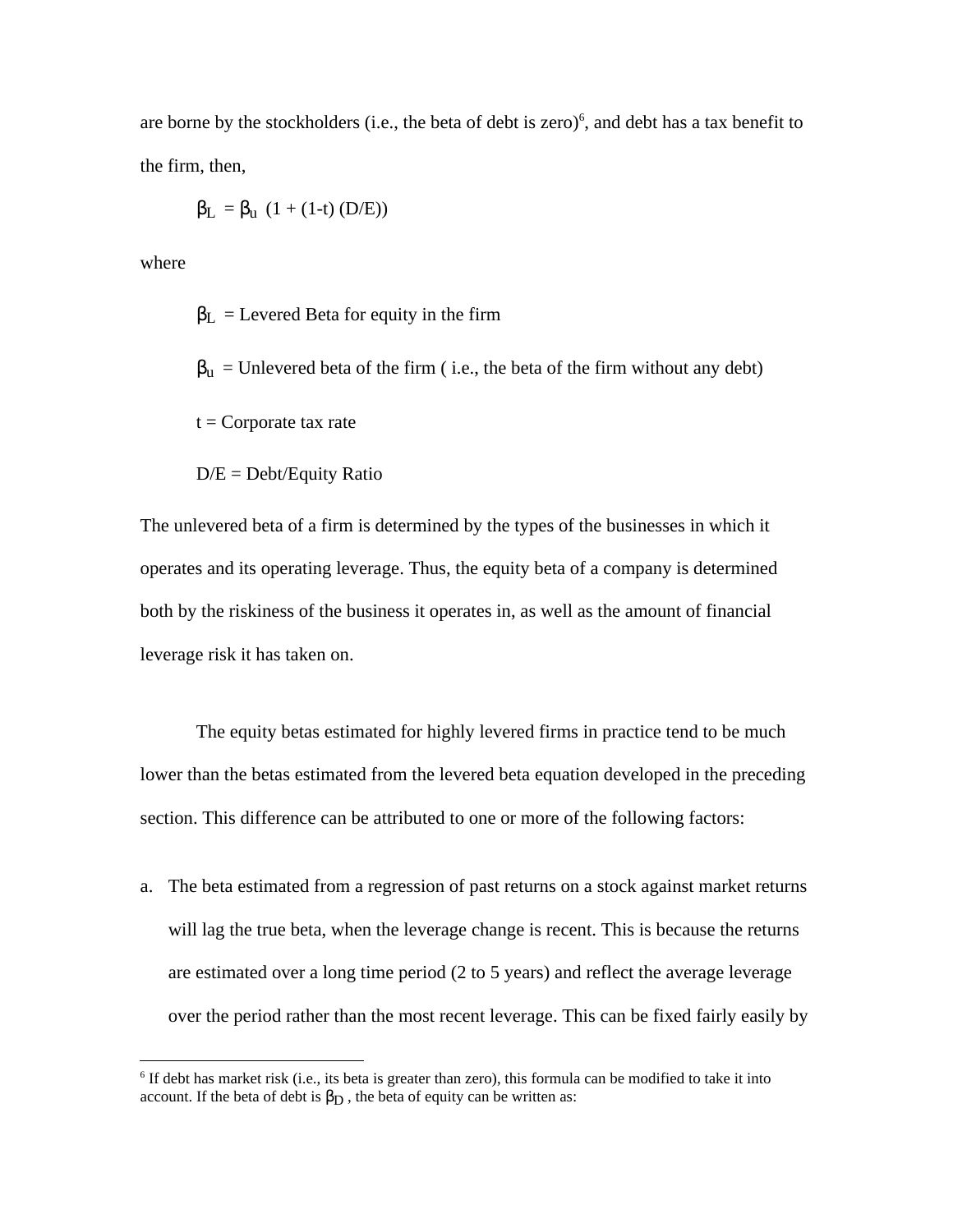unlevering the beta using the average debt/equity ratio over the regression period, and then relevering it back using the current debt/equity ratio.

a. The equity betas estimated on the assumption that debt has no market risk will overstate the true betas because debt does bear market risk especially at higher debt ratios. This problem can be resolved by estimating a debt beta and calculating the equity beta using the expanded equation

 $L = u (1+(1-t)(D/E)) - D (1-t)D/E$ 

This spreadsheet allows you to estimate the unlevered beta for a firm and compute the betas as a function of the leverage of the firm.

# *Bottom Up Betas*

 $\overline{a}$ 

Breaking down betas into their business, operating leverage and financial leverage components provides us with an alternative way of estimating betas, where we do not need past prices on an individual firm or asset to estimate its beta.

To develop this alternative approach, we need to introduce an additional feature that betas possess that proves invaluable. The beta of two assets put together is a weighted average of the individual asset betas, with the weights based upon market value. Consequently, the beta for a firm is a weighted average of the betas of all of different businesses it is in. Thus, the bottom-up beta for a firm, asset or project can be estimated as follows.

 $L = u (1+(1-t)(D/E)) - D (D/E)$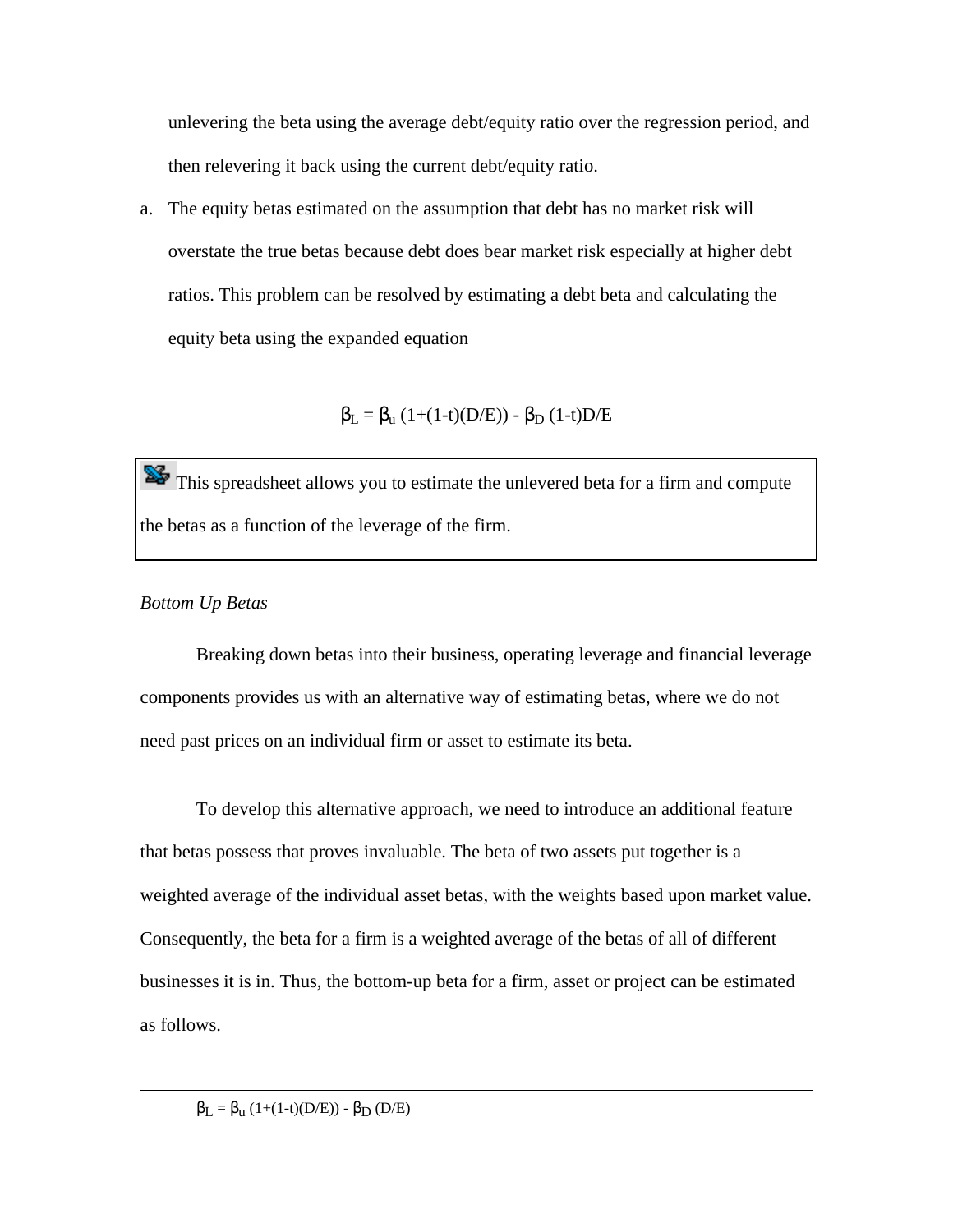- 1. Identify the business or businesses that make up the firm, asset or project.
- 2. Estimate the unlevered beta(s) for the business or businesses that the firm is involved in. Table 1 summarizes average betas, market debt ratios and unlevered betas by industry in the United States as of March 1997. The simplest approach uses these unlevered betas directly, without adjusting for any differences between the firm being analyzed and the average firm in the sector. When we do this we implicitly assume that all firms in a sector have the same operating leverage. Given that smaller firms tend to have a greater proportion of fixed costs than larger firm, a more discriminating approach would require that we do one of the following:
	- Assume that market capitalization and operating leverage are correlated, and use the unlevered beta of firms with similar market capitalization in estimating the unlevered beta.
	- Calculate the operating leverage of the division or firm being analyzed and compare it to the operating leverage of comparable firms. If the firm being analyzed has a higher proportion of fixed costs than the comparable firms, the unlevered beta should be adjusted upwards (downwards).
- 3. To calculate the unlevered beta for the firm, take a weighted average of the unlevered betas, using the market values of the different businesses that the firm is involved in. If the market value is not available, use a reasonable proxy such as operating income or revenues.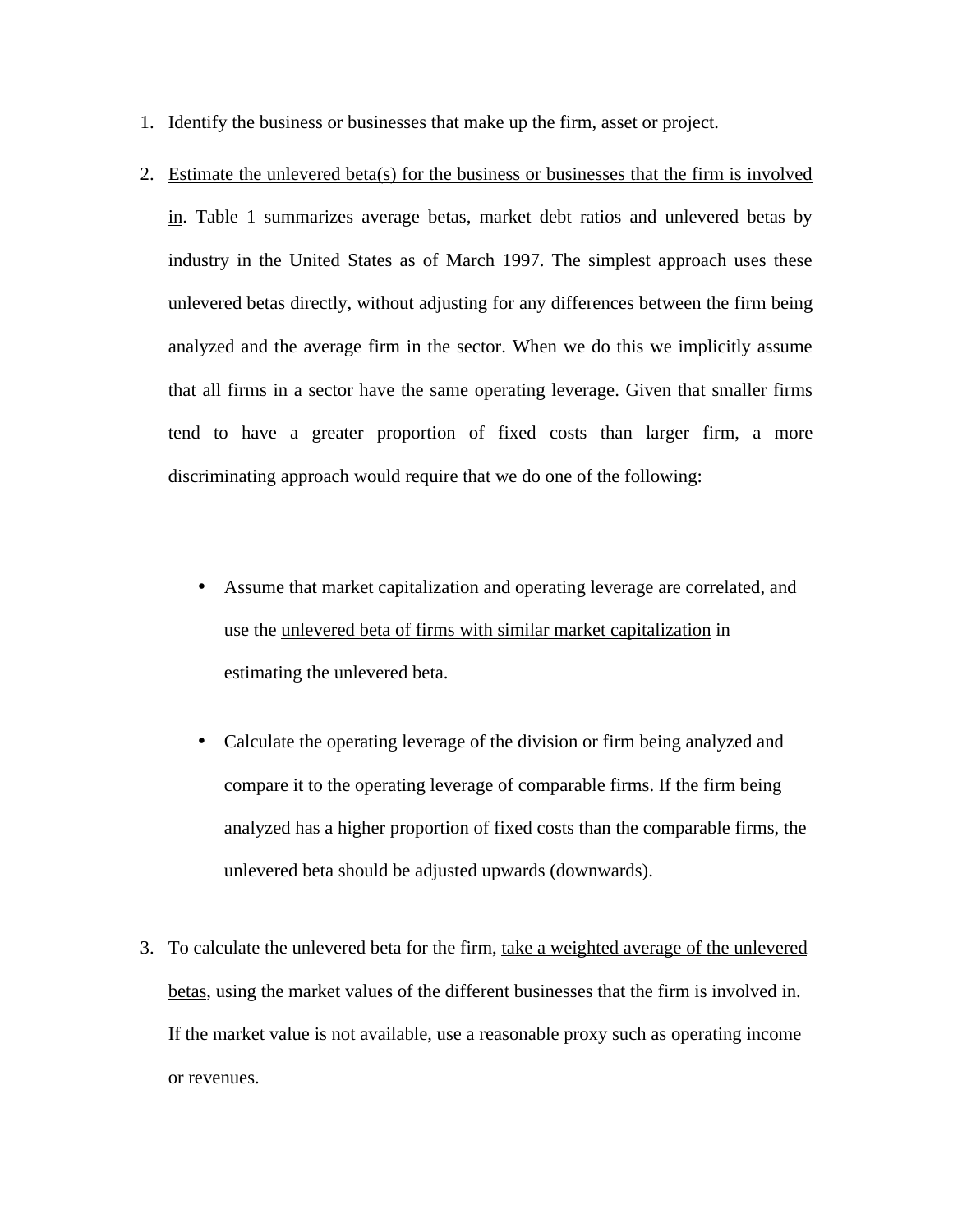- 4. Calculate the leverage for the firm, using market values if available. If not, use the target leverage specified by the management of the firm or industry-typical debt ratios.
- 5. Estimate the levered beta for the firm (and each of its businesses) using the unlevered beta from step 3 and the leverage from step 4.

This approach provides much better beta estimate for firms for three reasons. The first is that we estimate the unlevered betas, by sector, by averaging across regression betas. While regression betas are noisy and have large standard errors, averaging across regression betas reduces the noise in the estimate. In fact, the standard error of the average beta can be approximated as follows:

Standard Error<sub>Average Beta</sub> = 
$$
\frac{\text{Average Standard Error}_{\text{Beta Estimate}}}{\sqrt{n}}
$$

where n is the number of firms in the sector. To illustrate, consider the software sector. Assume that the average standard error for betas estimates in this sector is 0.50, and that there are 225 firms in the sector. The standard error of the average beta estimate can then be estimated as follows:

Standard Error<sub>Average Software Beta</sub> = 
$$
\frac{\text{Average Standard Error}_{\text{Beta Estimate}}}{\sqrt{n}} = \frac{0.50}{\sqrt{225}} = 0.03
$$

The second advantage is that the beta estimates reflect the firm as it exists today, since it is computed based upon current weightings for different businesses. In fact, expected changes in business mix can be reflected in beta estimates quite easily with bottom-up betas. The final advantage is that the levered beta is computed using the current financial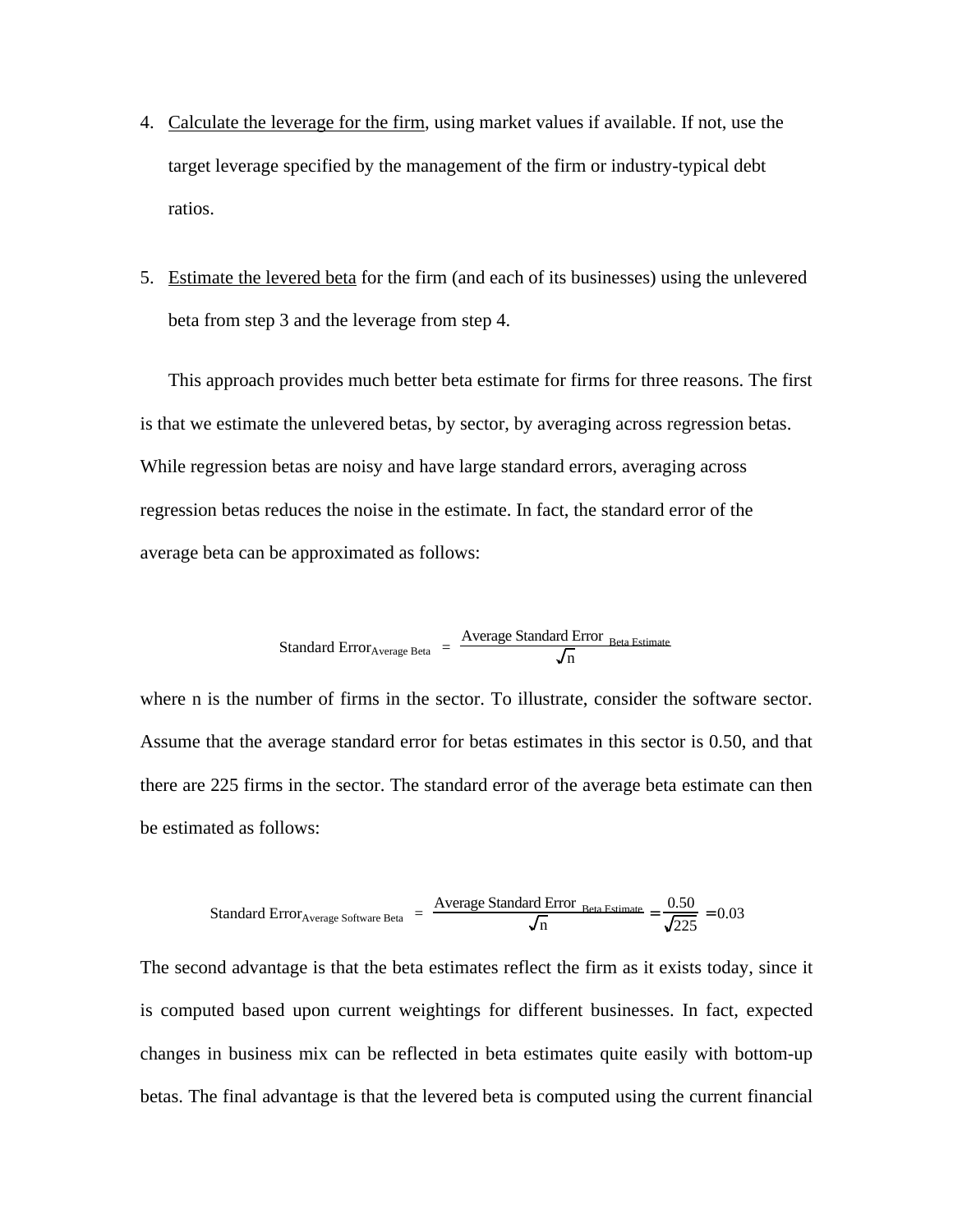leverage of the firm, rather than the average leverage over the period of the regression. Thus, the beta can be estimated more accurately for firms which have changed their debt/equity ratio in recent periods.

This approach is generic and can be applied to firms in any market. In fact, bottom-up betas can be estimated for emerging market companies. When making the bottom-up estimates for these firms, however, we have two choices:

- Use bottom-up betas for firms in the same business in the United States, and assume that the relative risk of firms is similar across markets. Thus, if oil companies have an unlevered beta of 0.60 in the United States, the unlevered beta of YPF, the oil company from Argentina, is assumed to be similar.
- Use bottom-up betas for firms in the same business globally, using betas estimated against a common index. While this approach may be more appealing than the first, it is also much more data intensive since service beta estimates for these firms tend to use local indices. This approach becomes far more practical if we use betas estimated for firms against local indices<sup>7</sup>, and average out across these betas.

This data set on the web has updated betas and unlevered betas by business sector in the United States.

 $<sup>7</sup>$  As mentioned earlier in this paper, betas estimated against local indices can be skewed by the fact that</sup> these indices are dominated by one or a few stocks. Again, we draw on the fact that averaging across a large number of beta estimates can reduce or even eliminate some of these estimation errors.